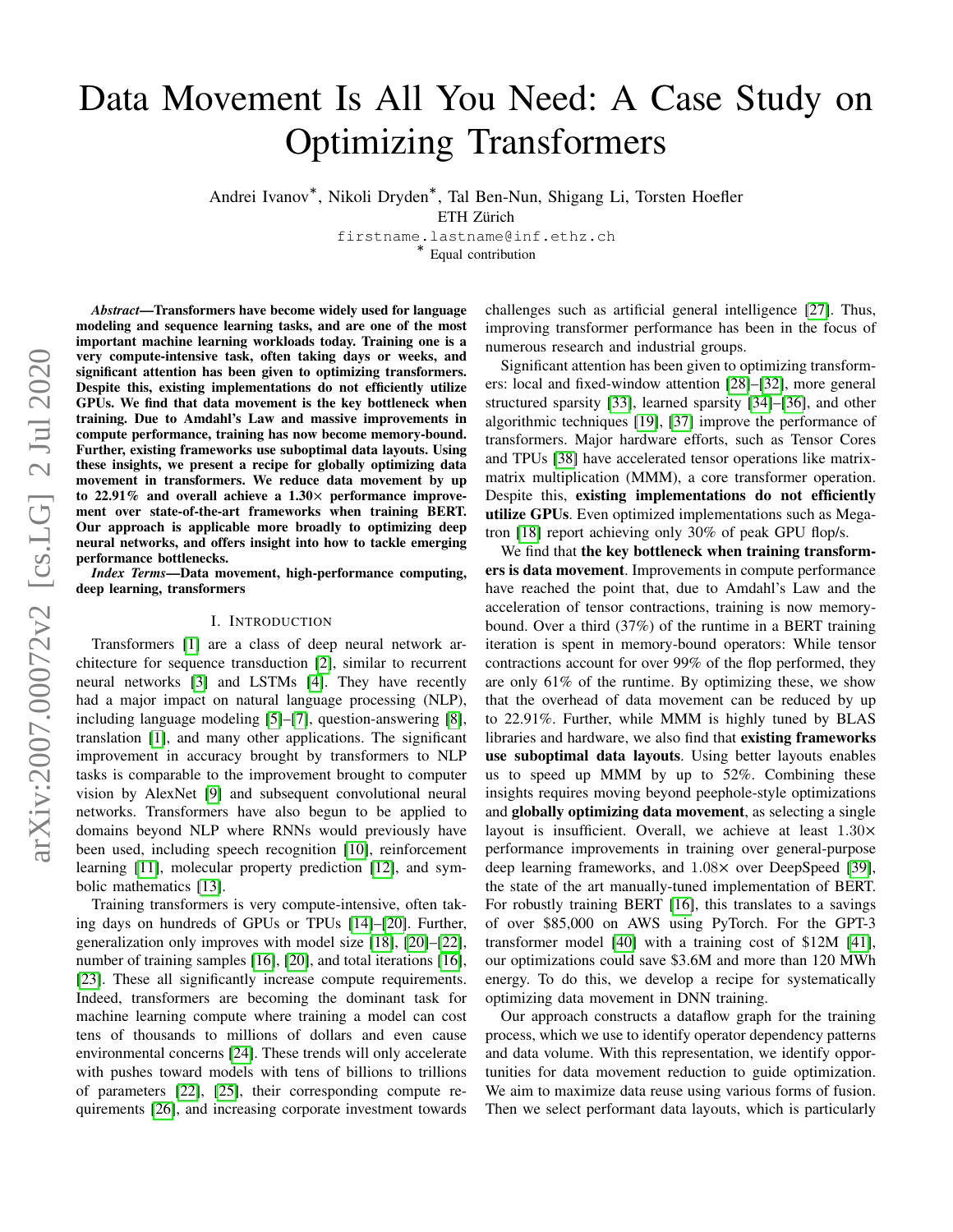<span id="page-1-0"></span>

### (a) Input Code

(b) Resulting dataflow

Fig. 1: Input code and stateful dataflow multigraph (SDFG) for Multi-Head Attention. Throughout the paper, if not stated otherwise, the values are given for the following set of parameters:  $P = W = 64$ ,  $H = 16$ ,  $I = P \cdot H = 1024$ ,  $B = 8$ ,  $J = K = 512$ . P/W: key/value projection size; H: # heads; I: embedding size; B: batch size; J/K: input/output sequence length.

impactful for normalization and tensor contraction operators, where it provides opportunities for vectorization and different tiling strategies. The performance data gathered is then used to find operator configurations that produce a fast end-to-end optimized implementation of training.

We evaluate these implementations first for multi-head attention, a core primitive within transformers and one that has significant applications beyond transformers [\[42\]](#page-12-9)–[\[44\]](#page-12-10). We then consider the encoder layer from BERT [\[14\]](#page-11-12), a widelyused transformer architecture. In each case, we compare against existing highly optimized implementations to provide strong baselines. Using this recipe, we are able to demonstrate significant performance improvements in both microbenchmarks and end-to-end training, outperforming PyTorch [\[45\]](#page-12-11), TensorFlow+XLA [\[46\]](#page-12-12), cuDNN [\[47\]](#page-12-13), and DeepSpeed [\[39\]](#page-12-6). While we focus our work on particular transformer models, our approach is generally applicable to other DNN models and architectures. We summarize our contributions as follows:

- We find transformer training to be memory-bound and significantly underperforming on GPUs.
- We develop a generic recipe for optimizing training using dataflow analyses.
- Using this recipe, we systematically explore the performance of operators and the benefits of different optimizations.
- We demonstrate significant performance improvements, reducing data movement overheads by up to 22.91% over existing implementations, and achieving at least 1.08× performance improvements over specialized libraries, and 1.30× over general-purpose frameworks.
- We make our code available at [https://github](https://github.com/spcl/substation).com/spcl/ [substation.](https://github.com/spcl/substation)

### II. BACKGROUND

Here we provide a brief overview of our terminology, transformers, and data-centric programming. We assume the reader is generally familiar with training deep neural networks (see Goodfellow et al. [\[48\]](#page-12-14) for an overview).

### *A. Training Deep Neural Networks*

We use the standard mini-batch data-parallel approach to training, wherein a mini-batch of samples is partitioned among many GPUs. During backpropagation, we distinguish between two stages: computing the gradients with respect to a layer's input  $(dX)$ , and computing the gradients with respect to the layer's parameters  $(dW)$ . Note that the second stage is relevant only for layers with learnable parameters.

### *B. Transformers*

The transformer architecture [\[1\]](#page-11-0), originally developed for machine translation, is a neural network architecture for *sequence transduction*, or transforming an input sequence into an output sequence. Transformers build upon a long sequence of work within natural language processing, most relevantly beginning with word embeddings [\[49\]](#page-12-15)–[\[51\]](#page-12-16), neural machine translation [\[52\]](#page-12-17), [\[53\]](#page-12-18), and sequence-to-sequence learning [\[54\]](#page-12-19). A key component is *attention* [\[28\]](#page-11-22), [\[29\]](#page-11-24), which enables a model to learn to focus on particular parts of a sequence.

The transformer makes two key contributions. First, it generalizes attention to multi-head attention, which we discuss below. Second, the transformer neglects recurrent or convolutional mechanisms for processing sequences, and relies entirely on attention. Critically, this enables significantly more parallelism during training, as the model can process every element of a sequence simultaneously, instead of having a serial dependence on the prior element.

*1) Multi-head Attention:* Multi-head attention (MHA) generalizes attention, and uses h attention "heads" in parallel to attend to different learned projections of a sequence. We provide Python code and an illustration of MHA forward propagation in Fig. [1.](#page-1-0)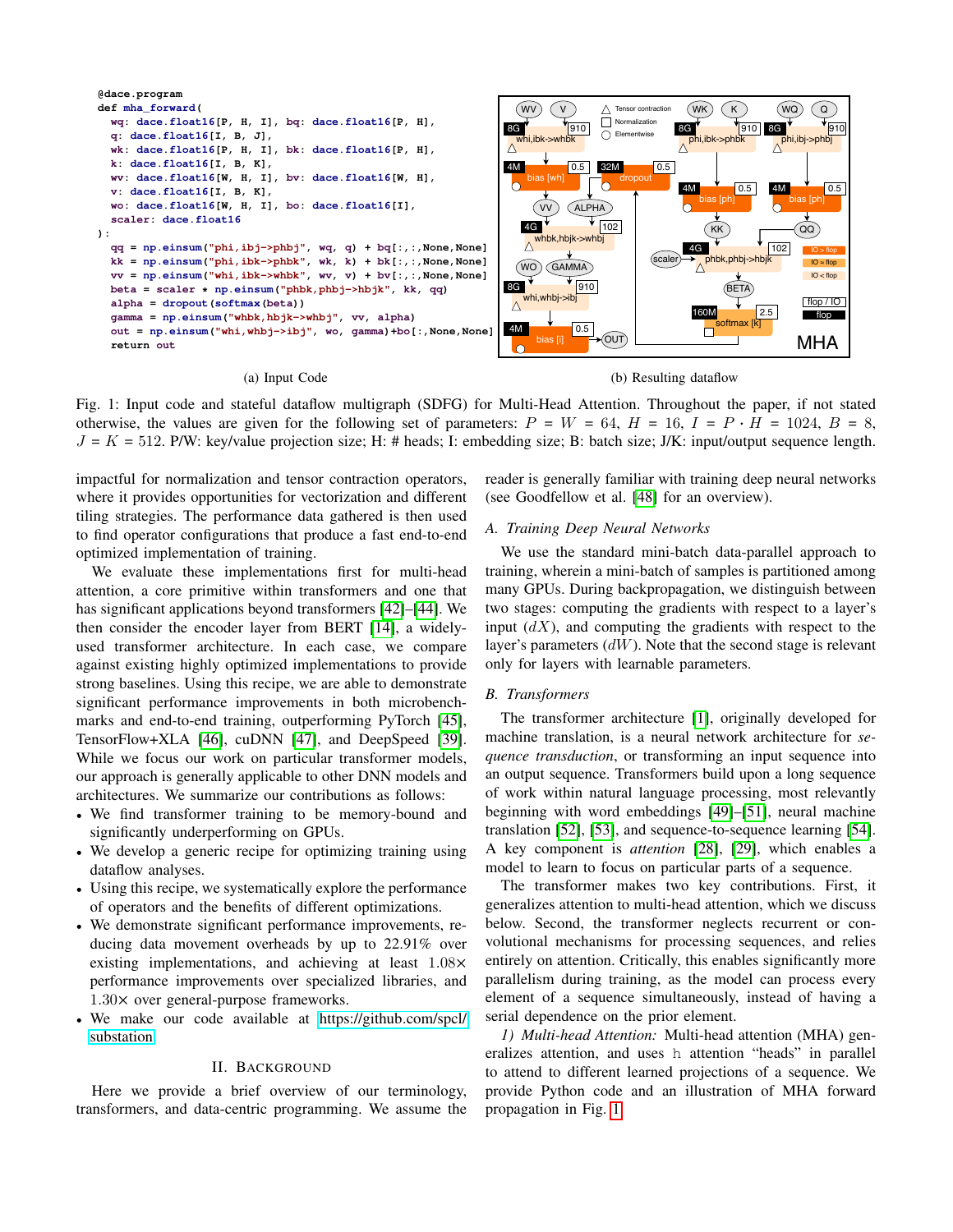<span id="page-2-0"></span>

Fig. 2: Forward and backpropagation for a BERT-large encoder layer, and the ratio of flop to memory accesses (words) when training on a batch  $B = 8$  and sequence length  $J = K = 512$ .

Each attention head is an instance of *scaled dot-product attention*, and takes three input tensors: queries (q), keys (k), and values (v). Conceptually, attention finds values corresponding to the keys closest to the input queries. Heads are also augmented with learned linear layers that project their inputs into a lower-dimensional space. The three inputs are first multiplied by weight tensors wq, wk, wv, respectively, as a learned input projection (we use Einstein-notation sums, or einsums, for tensor contractions). The query and key tensors are subsequently multiplied together and scaled (stored in beta), followed by applying the softmax operation in order to weight and select the most important results. This is then multiplied with vv to produce the per-head output (gamma). The outputs of all the heads are finally concatenated and linearly projected back to the input dimension size (i).

The respective dataflow graph (Fig. [1b\)](#page-1-0) immediately exposes coarse- (whole graph) and fine-grained (within rectangular nodes) parallelism, as well as data reuse. As every edge represents exact data movement, their characteristics (access sets and movement volume) can be inspected for guided bottlenecks and potential solution analysis.

There are three broad classes of MHA, distinguished by their inputs. General attention uses distinct tensors as the queries, keys, and values. Encoder/decoder attention uses the same tensor for both keys and values (typically produced by an encoder layer). Self-attention uses the same tensor for all three inputs. MHA may also have a masking step, which is used during training to prevent a model from "seeing the future" and using information from a later part of a sequence.

*2) Transformer Architectures:* BERT [\[14\]](#page-11-12) is a widely-used transformer for NLP tasks. Fig. [2](#page-2-0) illustrates the forward and backward pass for a single BERT encoder layer. The layer essentially consists of MHA (as self-attention) followed by a feed-forward neural network. The feed-forward network consists of two linear layers with bias and ReLU activations after the first layer. Dropout [\[55\]](#page-12-20), layer normalization [\[56\]](#page-12-21), and residual connections [\[57\]](#page-12-22) are also used.

Transformers also incorporate several other layers that we will not discuss in detail: embedding layers for input sequences and various output layers, depending on the task. Other transformer architectures, such as the original Transformer and GPT-2/3 [\[21\]](#page-11-25), [\[40\]](#page-12-7) have very similar architectures.

### *C. Data-Centric Programming*

As DNN processing is among the most popular computeintensive applications today, considerable efforts have been made to optimize its core operators [\[58\]](#page-12-23). This has driven the field to the point where optimization today is almost exclusively performed beyond the individual operator, either on the whole network [\[59\]](#page-12-24), [\[60\]](#page-12-25) or repeated modules.

Performance optimization on modern architectures consists of mutations to the original code, sometimes algorithmic [\[61\]](#page-12-26)–[\[63\]](#page-12-27) but mostly relating to hardware-specific mapping of computations and caching schemes. This includes tiling computations for specific memory hierarchies, using specialized units (e.g., Tensor Cores) for bulk-processing of tiles, modifying data layout to enable parallel reductions, hiding memory latency via multiple buffering, pipelining, and using vectorized operations. It is thus apparent that all current optimization techniques revolve around careful tuning of data movement and maximizing data reuse.

The Data-Centric (DaCe) parallel programming framework [\[64\]](#page-12-28) enables performance optimization on heterogeneous architectures by defining a development workflow that enforces a separation between computation and data movement. The core concept powering program transformation is the Stateful Dataflow multiGraph (SDFG), which is a graph intermediate representation that defines containers and computation as nodes, and data movement as edges. DaCe takes input code written in Python or DSLs, and outputs corresponding SD-FGs. Subsequently, programmers can mutate the dataflow via user-extensible graph-rewriting transformations to change the schedule of operations, the layout of data containers, mapping of data and computation to certain processing elements, or any adaptation to the data movement that does not change the underlying computation.

As opposed to traditional optimizing compilers and deep learning frameworks (e.g., XLA, TorchScript), DaCe promotes a white-box approach for performance optimization. The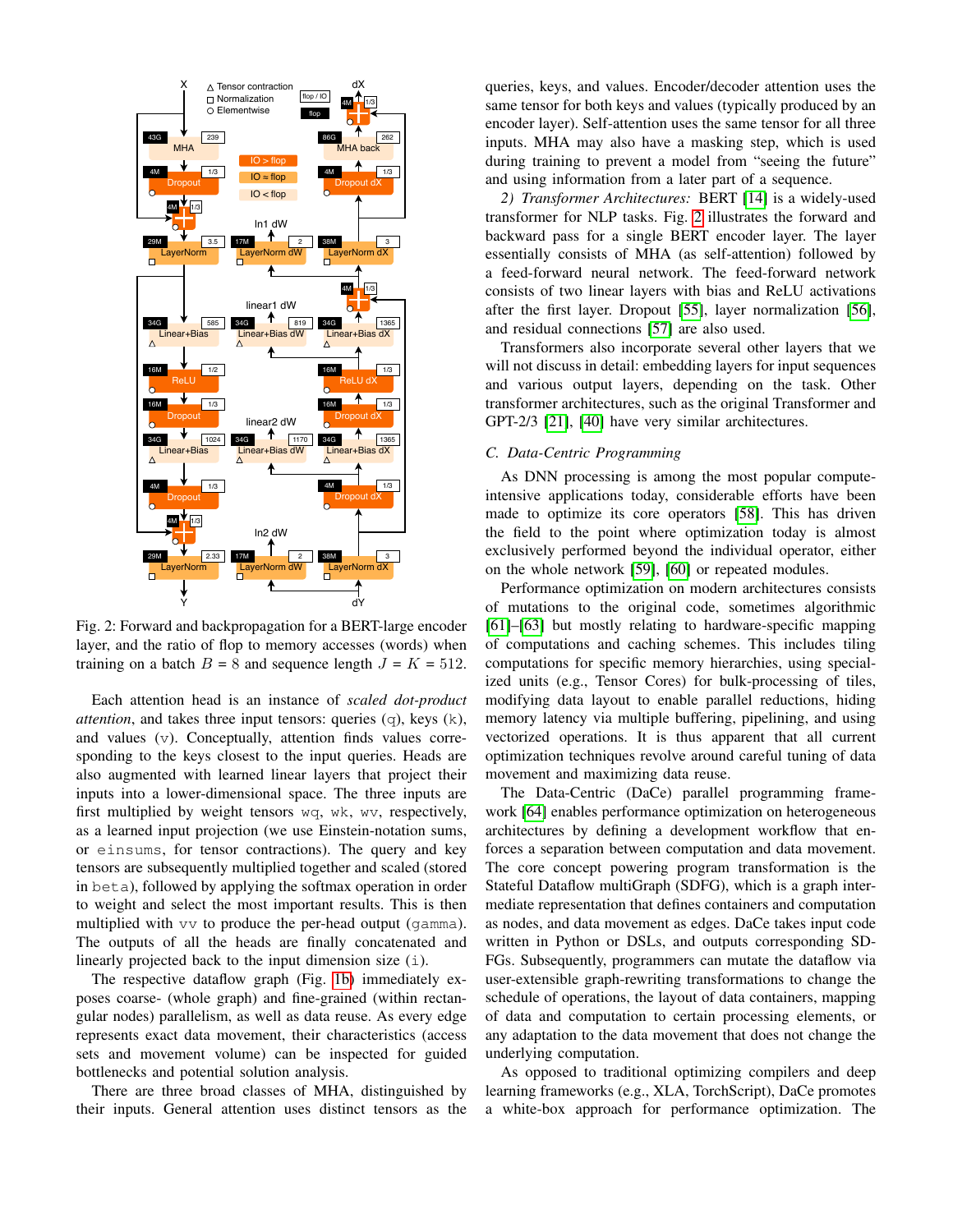framework provides an API to programmatically instrument and explore, e.g., different layouts and kernel fusion strategies, all without modifying the original code. DaCe was shown to map applications to different hardware architectures, including CPUs, GPUs, and FPGAs [\[64\]](#page-12-28), enabling both whole-program and micro-optimizations of nontrivial applications to state-ofthe-art performance [\[65\]](#page-12-29).

The combination of the separation of the algorithm from the transformed representation and white-box approach for optimization enables us to inspect and optimize the data movement characteristics of Transformer networks. As we shall show in the next sections, this drives a methodical approach to optimizing a complex composition of linear algebraic operations beyond the current state of the art.

### III. ELEMENTS OF OPTIMIZED TRANSFORMERS

We now apply our recipe to optimize data movement in training, using a BERT encoder layer as an example. We focus on a single encoder layer, since these are simply repeated throughout the network, and other components (e.g., embedding layers) are not a significant component of the runtime. In this section, we discuss dataflow and our operator classification. Sections [IV](#page-4-0) and [V](#page-5-0) discuss our optimizations and Section [VI](#page-8-0) presents end-to-end results for transformers.

At a high level, our recipe consists of the following steps:

- 1) Construct a dataflow graph for the training process and analyze the computation to identify common operator classes.
- 2) Identify opportunities for data movement reduction within each operator class using data reuse as a guide.
- 3) Systematically evaluate the performance of operators with respect to data layout to find near-optimal layouts.
- 4) Find the best configurations to optimize end-to-end performance of the training process.

### *A. Dataflow Analysis*

We use SDFGs and the DaCe environment to construct and analyze dataflow graphs. Fig. [2](#page-2-0) provides a simplified representation of dataflow in a transformer encoder layer. Each node represents an *operator*, which is a particular computation along with its associated input and output, which may vary in size. An operator may be implemented as multiple compute kernels, but is logically one operation for our analysis. To produce an SDFG, all that is required is a simple implementation using NumPy. As the goal of this stage is to understand the dataflow, we do not need to optimize this implementation: It is simply a specification of the computations and data movement.

Using DaCe, we can easily estimate data access volume and the number of floating point operations (flop) required for each computation. Fig. [2](#page-2-0) is annotated with the number of flop and the ratio of flop to data volume, and we provide a precise comparison with PyTorch in Tab. [III.](#page-6-0) The key observation is that the ratio of data movement to operations performed varies significantly among operators. In many cases, the runtime of an operator is dominated by data movement, rather than useful computation, and this should be the target for optimization.

<span id="page-3-0"></span>TABLE I: Proportions for operator classes in PyTorch.

| Operator class                 | $%$ flop | % Runtime |
|--------------------------------|----------|-----------|
| $\triangle$ Tensor contraction | 99.80    | 61.0      |
| $\Box$ Stat. normalization     | 0.17     | 25.5      |
| O Element-wise                 | 0.03     | 13.5      |

### *B. Operators in Transformers*

With this analysis, we can now identify high-level patterns that allow us to classify operators. We base our classification both on the data movement to operation ratio and the structure of the computations. This classification is useful as it allows us to consider optimizations at a more general level, as opposed to working on each operator (or kernel) individually. For transformers, we find three classes: tensor contractions, statistical normalizations, and element-wise operations. The border of each operator in Fig. [2](#page-2-0) indicates its class and Tab. [I](#page-3-0) gives the proportion of flop and runtime for a BERT encoder layer for each class.

*1) Tensor Contractions* △*:* These are matrix-matrix multiplications (MMMs), batched MMMs, and in principle could include arbitrary tensor contractions. We consider only MMMs and batched MMMs for simplicity, as these are efficiently supported by cuBLAS. In transformers, these are linear layers and components of MHA. These operations are the most compute-intensive part of training a transformer. For good performance, data layout and algorithm selection (e.g., tiling strategy) are critical.

*2) Statistical Normalizations* □*:* These are operators such as softmax and layer normalization. These are less computeintensive than tensor contractions, and involve one or more reduction operation, the result of which is then applied via a map. This compute pattern means that data layout and vectorization is important for operator performance.

*3) Element-wise Operators* ○*:* These are the remaining operators, and include biases, dropout, activations, and residual connections. These are the least compute-intensive operations.

### *C. Memory Usage Efficiency (MUE)*

The MUE metric [\[66\]](#page-12-30) provides a measure of the memory efficiency of an operation, both with respect to its implementation and achieved memory performance. This provides another method for understanding performance beyond flop/s that is particularly relevant for applications that are bottlenecked by data movement. MUE evaluates the efficiency of a particular *implementation* by comparing the amount of memory moved  $(D)$  to the theoretical I/O lower bound [\[67\]](#page-12-31)  $(Q)$  and the ratio of achieved  $(B)$  to peak  $(B)$  memory bandwidth:

## $MUE = Q/D \cdot B/\hat{B} \cdot 100.$

If an implementation both performs the minimum number of operations and fully utilizes the memory bandwidth, it achieves  $MUE = 100$ . This can be thought of as similar to the percent of peak memory bandwidth.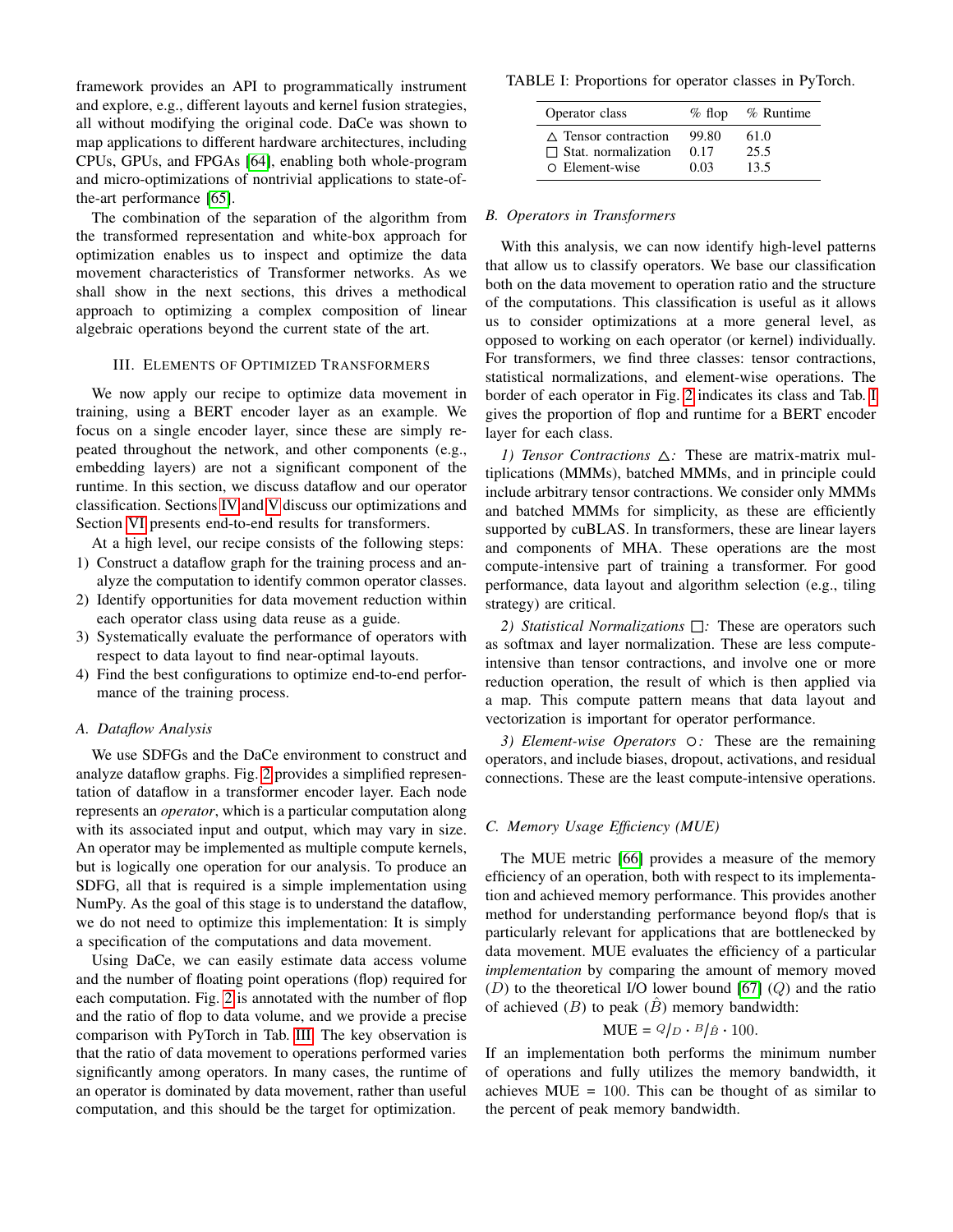<span id="page-4-1"></span>

Fig. 3: Examples of operator fusion.

### *D. Evaluation Details*

All our results were produced on the Lassen supercomputer [\[68\]](#page-12-32), which consists of 795 nodes, each with two IBM Power9 CPUs and four Nvidia V100 GPUs with NVLINK2 and 16 GB of memory. We use CUDA 10.1.243 and GCC 7.3.1 to build our code. For comparison, we use cuDNN 7.6.5, PyTorch 1.5.0 (PT) (built-in transformer implementation), TensorFlow 2.1 from IBM PowerAI with XLA enabled (transformer adapted from [\[69\]](#page-12-33)) (TF+XLA), and a recent development version of DeepSpeed (DS). Unless noted, our results use mixed-precision training [\[70\]](#page-12-34), with FP16 data and accumulations performed at FP32. In PyTorch, we use Apex [\[71\]](#page-12-35) for mixed-precision; in TensorFlow and DeepSpeed, we use the built-in automatic mixed-precision. Results are the mean of 100 measurements. When we compute the percent of peak performance, we use the 125 Gflop/s Tensor Core peak on our V100s for tensor contraction operations, and the 31.4 Gflop/s half-precision peak for other operations.

Our running example is training BERT-large. We use a minibatch size of  $B = 8$ , sequence length  $L = 512$ , embedding size  $N = 1024$ ,  $H = 16$  heads, and a projection size of  $P = 64$ .

### IV. FUSION

<span id="page-4-0"></span>A significant portion of the runtime in existing transformer implementations is in statistical normalization and elementwise operators (Tab. [I\)](#page-3-0). Thus, fusion is a major opportunity for promoting data reuse. We find fusion opportunities with a combination of standard performance engineering heuristics and by using DaCe to identify conformant iteration spaces.

We develop a set of fusion rules applicable to any application with operators similar to the three here. The process consists of two steps: detecting which operations can be fused and then deciding whether it is beneficial to fuse them.

To discover fusion opportunities, we analyze their iteration spaces. Every operator has independent dimensions. Statistical normalization operators also contain reduction dimensions. Tensor contractions additionally have reduction dimensions, and special independent dimensions for the two input tensors.

The type of iteration space determines which tools are used to implement them. Independent dimensions can be implemented using GPU block or thread parallelism, or with "for" loops within a single thread. Reduction dimensions use these techniques but also specify how the reduction is to be performed: accumulating to the same memory location ("for" loops), or as grid-, block-, or warp-reductions.

Two operators can be fused if their iteration space implementations are compatible: They are either the same or the only difference is that one operator performs a reduction. The order and size of dimensions and the implementation for each must match. If the first operator produces output the second uses as input, partial fusion can be done: The outermost independent dimensions can be shared, but the innermost iteration spaces are put in sequential order inside.

When a fusion opportunity is detected, we take it in two cases: First, if we can perform fewer kernel launches by merging iteration spaces. Second, if we achieve less data movement by avoiding loads and stores between operators. Theoretically, the first case could increase memory pressure, but we observe it provides benefits in practice.

We attempt to fuse maximally. There are four structural patterns (Fig. [3\)](#page-4-1) in the dataflow graph for the encoder layer when fusion rules explained above are applied to a pair of non-tensor contraction operators. Using the SDFG, we fuse two adjacent operators whenever we detect these patterns and continue until we cannot fuse further. This means we fuse until either a reduction dimension or iteration space changes. As a further constraint, we only fuse simple element-wise scaling operations into tensor contraction operators (see Sec. [IV-C\)](#page-5-1).

### *A. Implementation*

We implement each fused operator as a single custom CUDA kernel and specialize it for a specific data layout using templates to maximize opportunities for compiler optimization. To correctly handle data dependencies, if a reduction is the first operator in a fusion kernel, it is implemented with two loops: the first computes the reduction and the second uses it. Otherwise, each kernel is implemented as a single loop.

Reduction operations in statistical normalizations use a warp allreduce among all threads in a warp, implemented with CUDA intrinsics. If the number of elements to be reduced exceeds the warp size, we perform a sequential reduction over smaller chunks first. Layout-permuting, we use vectorized loads, stores, and arithmetic within a single thread, and fall back to word-wise implementations otherwise. For dropout operators, which must generate a random mask, we use cuRAND for random number generation.

After fusion, we have the following fused element-wise and normalization operations. Fig. [3](#page-4-1) illustrates several cases.

- AIB: Attention input bias.
- BAOB: Backward attention output bias.
- BAIB: Backward attention input bias.
- SM: Softmax with scaling and dropout.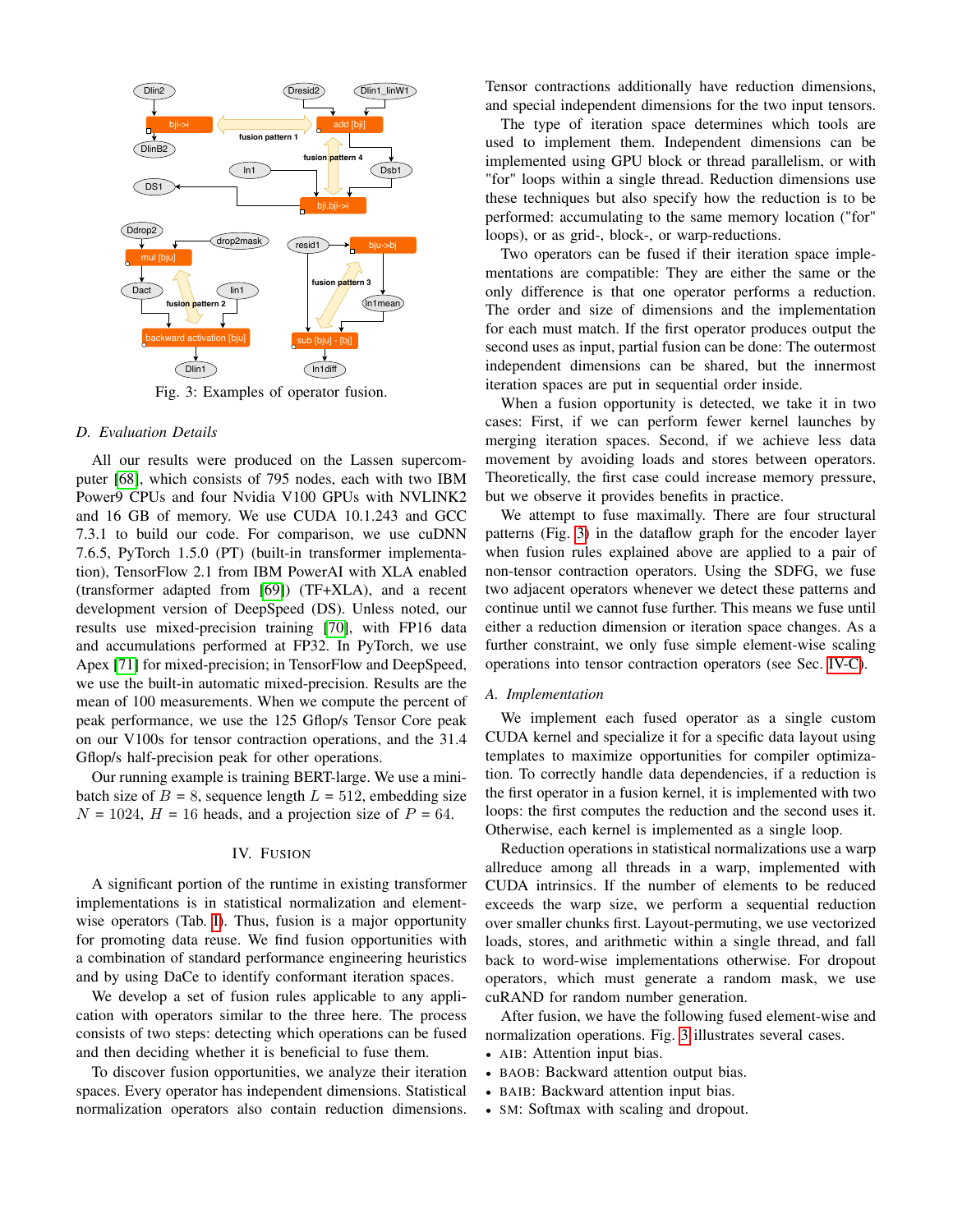<span id="page-5-2"></span>TABLE II: Algebraic fusion for MHA Q/K/V  $(\mu s)$ .

|                 |      |     | Unfused $QK$ fused $QKV$ fused |
|-----------------|------|-----|--------------------------------|
| Forward         | 345  | 294 | 275                            |
| <b>Backward</b> | -342 | 312 | 291                            |

- BRD: Bias, ReLU, and dropout.
- BDRLN: Bias, dropout, residual connection, and layernorm.
- BSB: Backward layernorm scale and bias.
- BLNRD: Backward layernorm dX and dropout, saving the intermediate result for the residual connection.
- BDRB: Backward dropout, ReLU, and bias.
- EBSB: Backward residual and layernorm scale and bias.
- BS: Backward dropout and softmax with scaling.
- BEI: Backward encoder input residual connection.

### *B. Results*

Tab. [III](#page-6-0) presents our comprehensive results, including operator fusion. In this, we show a detailed breakdown of the required and observed flop, data movement, runtime, and MUE for each operator within the encoder layer, for both PyTorch and our implementation, with our fused operators marked. We can easily observe that while the vast majority of flop are in tensor contractions, much of the runtime is in statistical normalization and element-wise operators (see also Tab. [I\)](#page-3-0). These operators are indeed memory-bound.

In forward propagation, every fused operator outperforms PyTorch's. In backpropagation, this trend generally holds, but EBSB and BAOB are slower due to our configuration selection algorithm choosing a layout that is suboptimal for some operators to optimize the overall performance (see Sec [VI\)](#page-8-0).

By studying the MUE and flop/s, we can reason about the bottlenecks behind each operator. For the fused operators, we see that high MUE rates are often achieved. In fact, the MUE from Tab. [III](#page-6-0) and the theoretical flop/IO ratio from Fig. [2](#page-2-0) are highly correlated across operators. We say that a kernel is memory bound if its MUE is larger than the achieved peak flop/s, and compute bound otherwise. This insight aids in analyzing the bottlenecks of general DNNs and automated tuning of operators, prior to measuring their performance. We note that for our operators, which involve multiple tensors of different shapes, 100% MUE is potentially unattainable as achieving peak memory bandwidth requires a specific, highly regular access pattern into DRAM.

As for the tensor contraction results, we see that the attained MUE is consistently under 50%. This is acceptable, since the underlying matrix multiplications are generally computebound. However, we note that some cases, such as  $\dot{Q}K^{T}$ , are both low in flop/s *and* MUE. A more in-depth look into the dimensions of the contraction reveals that the dimensions are small, which then indicates that the tensor cores are underutilized. This may result from insufficient scheduled threads, or low memory throughput to compute ratio. We thus try to increase hardware utilization by fusing additional operators into the contractions next.

### <span id="page-5-1"></span>*C. Fusing into Tensor Contractions*

Because cuBLAS does not support fusing arbitrary operators into (batched) MMMs, we evaluated CUTLASS [\[72\]](#page-13-0) version 2.1 as an alternative, which does support fusing elementwise operators. We conducted a simple benchmark comparing cuBLAS with a separate bias kernel to CUTLASS for the first linear layer of BERT. We found that the batched MMM in CUTLASS is approximately 40  $\mu$ s slower than cuBLAS. The reduction in runtime by fusing the bias is less than this. Hence, we only consider cuBLAS for tensor contractions. cuBLAS does support simple scaling operations, which we use to implement the scaling for the scaled softmax operator.

### *D. Algebraic Fusion*

There is an additional opportunity for fusion among certain tensor contraction operators. Using domain knowledge and the dataflow graph, we can identify some operations that can be combined into a single algebraically equivalent operation. For example, there are several different ways to perform the input projections (batched MMMs) in self-attention, since the input queries, keys, and values are the same tensor,  $X$ :

- 1)  $X$  can be multiplied by each of the projection matrices:  $W^{Q}X$ ,  $W^{K}X$ , and  $W^{V}X$ .
- 2) The  $W^{Q}$  and  $W^{K}$  projection matrices can be stacked and two multiplications performed:  $[W^Q W^K]X$  and  $W^V X$ . Similarly, the  $W^K$  and  $W^V$  matrices can be stacked.

3) All three can be stacked:  $[\widetilde{Q}\,\widetilde{K}\,\widetilde{V}] = [W^Q\,W^K\,W^V]X$ . In backpropagation, the  $dW$  and  $dX$  computations for each of the projection matrices can be similarly fused:  $X[d\widetilde{Q} d\widetilde{K} d\widetilde{V}]$ and  $\left[W^{Q} W^{K} W^{V}\right]$  [ $d\widetilde{Q} d\widetilde{K} d\widetilde{V}$ ], respectively.

There are different tradeoffs to these approaches, which must be determined empirically. Performing separate MMMs may enable task parallelism. On the other hand, this stacking enables data reuse, since X is used only once.

Tab. [II](#page-5-2) presents results for each of these cases. Fully fusing this batched MMM performs the best. Unfortunately, cuBLAS launches kernels that utilize the entire GPU, so task parallelism is not profitable. This specific example can also be adapted to fuse keys and values in encoder/decoder attention.

### V. DATA LAYOUT

<span id="page-5-0"></span>We now consider data layout selection, which enables efficient access patterns, vectorization, and tiling strategies for tensor contraction and statistical normalization operators. To study this systematically, for each operator, including the fused operators produced in the prior step, we benchmark every feasible data layout to measure its performance, as well as varying other parameters depending on the specific operator. The best parameterization of an operator is highly dependent on the GPU model and tensor sizes, and may not be obvious a priori; hence it is important to empirically consider this.

Because there are a myriad of potential configurations for each operator, we summarize the distribution of runtimes over all configurations using violin plots. The width of the violin represents the relative number of configurations with the same runtime. This allows us to see not only the best runtime, but to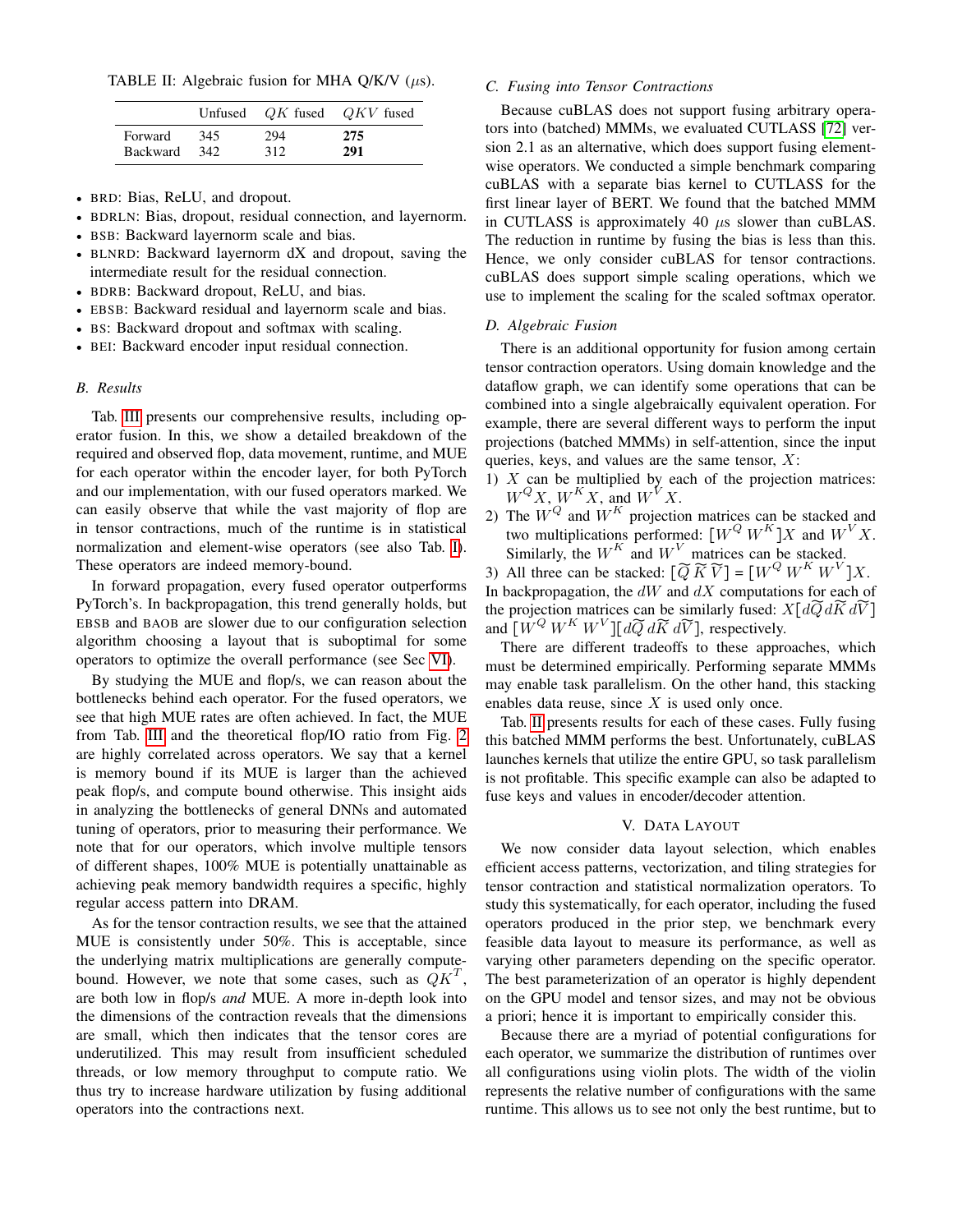<span id="page-6-0"></span>TABLE III: Flop analysis for BERT encoder layer.  $\Delta$  – tensor contraction,  $\Box$  – statistical normalization,  $\odot$  – element-wise. MHA operators are filled black. We bold whichever is greater, % peak (compute-bound) or MUE (memory-bound). The speedup is computed for kernels in isolation, overall speedup may be different due to measurement overheads.

|          |                                                     |                          | Input        | Output     |                 | PyTorch        |              |                | Ours     |                          |         |                          |
|----------|-----------------------------------------------------|--------------------------|--------------|------------|-----------------|----------------|--------------|----------------|----------|--------------------------|---------|--------------------------|
|          | Operator                                            | Gflop                    | (1e6)        | (1e6)      | Gflop           | Time $(\mu s)$ | $%$ peak     | Time $(\mu s)$ | $%$ peak | <b>MUE</b>               | Speedup | Kernel                   |
|          | $\triangle$ Q, K, V                                 | 24                       | 7.3          | 12.5       | 24.012          | 333            | 56.2         | 306            | 61.2     | 12                       | 1.08    |                          |
|          | Input bias<br>$\bullet$                             | 0.012                    | 12.5         | 12.5       | 0.023           | 90             | 0.4          | 66             | 0.5      | 78                       | 1.35    | $\overline{AB}$          |
|          | $QK^T$<br>▲                                         | $\overline{4}$           | 8.3          | 33.5       | 4.031           | 189            | 16.5         | 143            | 21.8     | 50                       | 1.32    | $\overline{\phantom{0}}$ |
|          | Scaled softmax<br>п                                 | 0.188                    | 33.5         | 100.6      | 0.89            | 453            | 1.3          | 433            | 1.3      | 32                       | 1.04    | $\}$ SM                  |
|          | Gamma<br>▲                                          | 4                        | 37.7         | 4.1        | 8.008           | 142            | 21.9         | 160            | 19.4     | 6                        | 0.88    |                          |
|          | Out<br>▲                                            | 8                        | 5.2          | 4.1        | 8.09            | 136            | 45.9         | 120            | 52       | 10                       | 1.13    |                          |
|          | Output bias<br>$\bullet$                            | 0.004                    | 4.1          | 4.1        | 0.008           | 34             | 0.4          |                |          |                          |         |                          |
|          | $\circ$ Dropout                                     | 0.004                    | 4.1          | 8.3        | 0.013           | 37             | 0.3          | 102            | 0.1      | 42                       | 1.68    | <b>DRLN</b>              |
|          | O Residual                                          | 0.004                    | 8.3          | 4.1        | 0.008           | 36             | 0.3          |                |          |                          |         |                          |
| Forward  | $\Box$ LayerNorm                                    | 0.027                    | 4.1          | 4.1        | 0.048           | 63             | 1.3          |                |          |                          |         |                          |
|          | $\triangle$ Linear                                  | 32                       | 8.3          | 16.7       | 32.016          | 451            | 55.4         | 402            | 62.1     | 12                       | 1.12    |                          |
|          | O Bias                                              | 0.016                    | 16.7         | 16.7       | 0.031           | 116            | 0.4          |                |          |                          |         |                          |
|          | O ReLU                                              |                          | 16.7         | 16.7       |                 | 112            | $\mathbf{0}$ | 183            | 0.3      | 76                       | 1.90    | ·BRD                     |
|          | O Dropout                                           | 0.016                    | 16.7         | 33.5       | 0.048           | 120            | 0.4          |                |          |                          |         |                          |
|          | $\triangle$ Linear                                  | 32                       | 20.9         | 4.1        | 32.09           | 449            | 55.6         | 369            | 67.6     | 6                        | 1.21    |                          |
|          | O Bias                                              | 0.004                    | 4.1<br>4.1   | 4.1        | 0.008           | 35             | 0.3<br>0.3   |                |          |                          |         |                          |
|          | $\circ$ Dropout<br>O Residual                       | 0.004<br>0.004           | 8.3          | 8.3<br>4.1 | 0.013<br>0.008  | 37<br>37       | 0.3          | 101            | 0.1      | 43                       | 1.70    | <b>BDRLN</b>             |
|          | $\Box$ LayerNorm                                    | 0.027                    | 8.3          | 4.1        | 0.048           | 63             | 1.3          |                |          |                          |         |                          |
|          |                                                     |                          |              |            |                 |                |              |                |          |                          |         |                          |
|          | □ LayerNorm dW                                      | 0.016                    | 8.3          | < 0.01     | 0.02            | 184            | 0.3          | 150            | 0.3      | 6                        | 1.22    | }BSB                     |
|          | $\Box$ LayerNorm dX                                 | 0.035                    | 8.3          | 4.1        | 0.06            | 78             | 1.4          | 71             | 1.5      | 37                       | 1.58    | <b>BLNRD</b>             |
|          | $\circ$ Dropout dX                                  | 0.004                    | 8.3          | 4.1        | 0.008           | 34             | 0.4          |                |          |                          |         |                          |
|          | $\triangle$ Linear+Bias dX                          | 32                       | 8.3          | 16.7       | 32.016          | 427            | 58.4         | 414            | 60.3     | 5                        | 1.03    |                          |
|          | $\Delta$ Linear dW                                  | 32                       | 20.9         | 4.1        | 32.027          | 424            | 58.9         | 378            | 66       | 13                       | 1.11    |                          |
|          | $\Box$ Bias dW                                      | 0.004                    | 4.1          | < 0.1      | 0.005           | 24             | 0.5          |                |          |                          |         |                          |
|          | $\circ$ Dropout dX                                  | 0.016                    | 33.5         | 16.7       | 0.031           | 129            | 0.4          | 362            | < 0.1    | 38                       | 1.05    | <b>BDRB</b>              |
|          | O ReLU dX                                           |                          | 33.5         | 16.7       |                 | 166            | $\mathbf{0}$ |                |          |                          |         |                          |
|          | $\Box$ Bias dW                                      | 0.016                    | 16.7<br>20.9 | < 0.1      | 0.02            | 61<br>417      | 0.8<br>59.9  | 398            | 62.7     | 6                        | 1.04    |                          |
|          | $\triangle$ Linear+Bias dX<br>$\triangle$ Linear dW | 32<br>32                 | 20.9         | 4.1<br>4.1 | 32.027<br>32.09 | 437            | 57.2         | 372            | 67.2     |                          | 1.17    | $\overline{\phantom{0}}$ |
|          | O Residual                                          | 0.004                    | 8.3          | 4.1        | 0.008           | 36             | 0.3          |                |          | 6                        |         |                          |
|          | $\Box$ LayerNorm dW                                 | 0.016                    | 8.3          | < 0.1      | 0.02            | 186            | 0.3          | 250            | < 0.1    | 17                       | 0.89    | <b>EBSB</b>              |
| Backward | $\Box$ LayerNorm dX                                 | 0.035                    | 8.3          | 4.1        | 0.06            | 80             | 1.4          |                |          |                          |         |                          |
|          | Dropout dX<br>O                                     | 0.004                    | 8.3          | 4.1        | 0.008           | 34             | 0.4          | 69             | 1.6      | 37                       | 1.64    | <b>BLNRD</b>             |
|          | Output bias dW<br>П                                 | 0.004                    | 4.1          | < 0.1      | 0.005           | 23             | 0.5          | 38             | 0.3      | 22                       | 0.60    | BAOB                     |
|          | Out dX<br>▲                                         | 8                        | 4.3          | 4.1        | 8.044           | 131            | 47.6         | 119            | 52.2     | 10                       | 1.09    | $\overline{\phantom{0}}$ |
|          | Out dW<br>▲                                         | 8                        | 8.3          | 1.0        | 8.09            | 136            | 45.9         | 113            | 54.8     | 5                        | 1.19    |                          |
|          | Gamma dX1<br>▲                                      | 4                        | 8.3          | 33.5       | 8.008           | 136            | 22.8         | 147            | 21.2     | 7                        | 0.93    | $\overline{\phantom{0}}$ |
|          | Gamma dX2<br>▲                                      | $\overline{\mathcal{L}}$ | 67.1         | 33.5       | 4.031           | 188            | 16.6         | 123            | 25.2     | 8                        | 1.52    | $\overline{\phantom{0}}$ |
|          | Scaled softmax dX<br>п                              | 0.156                    | 12.5         | 4.1        | 0.199           | 790            | 0.6          | 426            | 1.1      | 49                       | 1.85    | $\}$ BS                  |
|          | $\triangle QK^T dX1$                                | $\overline{4}$           | 37.7         | 4.1        | 4.004           | 135            | 23.1         | 155            | 20       | $\tau$                   | 0.86    |                          |
|          | $\triangle QK^T dX2$                                | $\overline{4}$           | 37.7         | 4.1        | 8.008           | 139            | 22.3         | 115            | 26.9     | 9                        | 1.20    | $\overline{\phantom{0}}$ |
|          | $\triangle Q$ , K, V dX                             | 24                       | 15.7         | 4.1        | 24.027          | 344            | 54.4         | 274            | 68.2     | 6                        | 1.25    |                          |
|          | $Q, K, V$ dW<br>▲                                   | 24                       | 20.4         | 1.0        | 24.132          | 329            | 57           | 293            | 64       | 6                        | 1.12    | $\overline{\phantom{0}}$ |
|          | Input bias dW<br>П                                  | 0.012                    | 12.5         | < 0.1      | 0.015           | 52             | 0.7          | 39             | 0.9      | 66                       | 1.32    | }BAIB                    |
|          | O Residual                                          | 0.004                    | 8.3          | 4.1        | 0.008           | 35             | 0.3          | 31             | 0.4      | 83                       | 1.14    | BEI                      |
|          |                                                     |                          |              |            |                 |                |              |                |          |                          |         |                          |
|          | $\triangle$ Tensor contractions                     | 312                      |              |            | 324.75          | 4951           | 43.1         | 4411           | 48.5     |                          | 1.12    |                          |
|          | Stat. normalizations<br>□                           | 0.535                    |              |            | 1.389           | 2063           | 0.9          | 1591           | 0.6      | $\overline{\phantom{0}}$ | 1.29    |                          |
|          | O Element-wise                                      | 0.098                    |              | $\equiv$   | 0.223           | 1096           | 0.3          | 735            | 0.1      | $\overline{\phantom{0}}$ | 1.49    |                          |
|          | Total                                               | 312.633                  |              |            | 326.362         | 8110           | 31.1         | 6739           | 35       | $\overline{\phantom{0}}$ | 1.20    |                          |

see how sensitive operators are to layouts, an important factor when globally optimizing the layout in Step 4 of our recipe.

### *A. Tensor Contractions*

Using the Einsum notation for tensor contractions, we consider all equivalent permutations of the summation string. The einsum is then mapped to a single cuBLAS MMM or batched MMM call. While this notation allows us to express arbitrary tensor contractions, as cuBLAS does not support all configurations, we limit ourselves to these two types.

In addition, we consider every possible cuBLAS algorithm for each layout, as we have observed that the heuristic selection provided by its default algorithm is not always optimal. We use the cublasGemmEx API to manually select algorithms. We support both regular and Tensor Core operations, and perform all accumulations at single-precision, in line with best practices for mixed-precision training [\[70\]](#page-12-34).

Fig. [4](#page-7-0) presents performance distributions over all data layouts for every tensor contraction in the encoder layer training, including algebraic fusion variants. Since input matrices for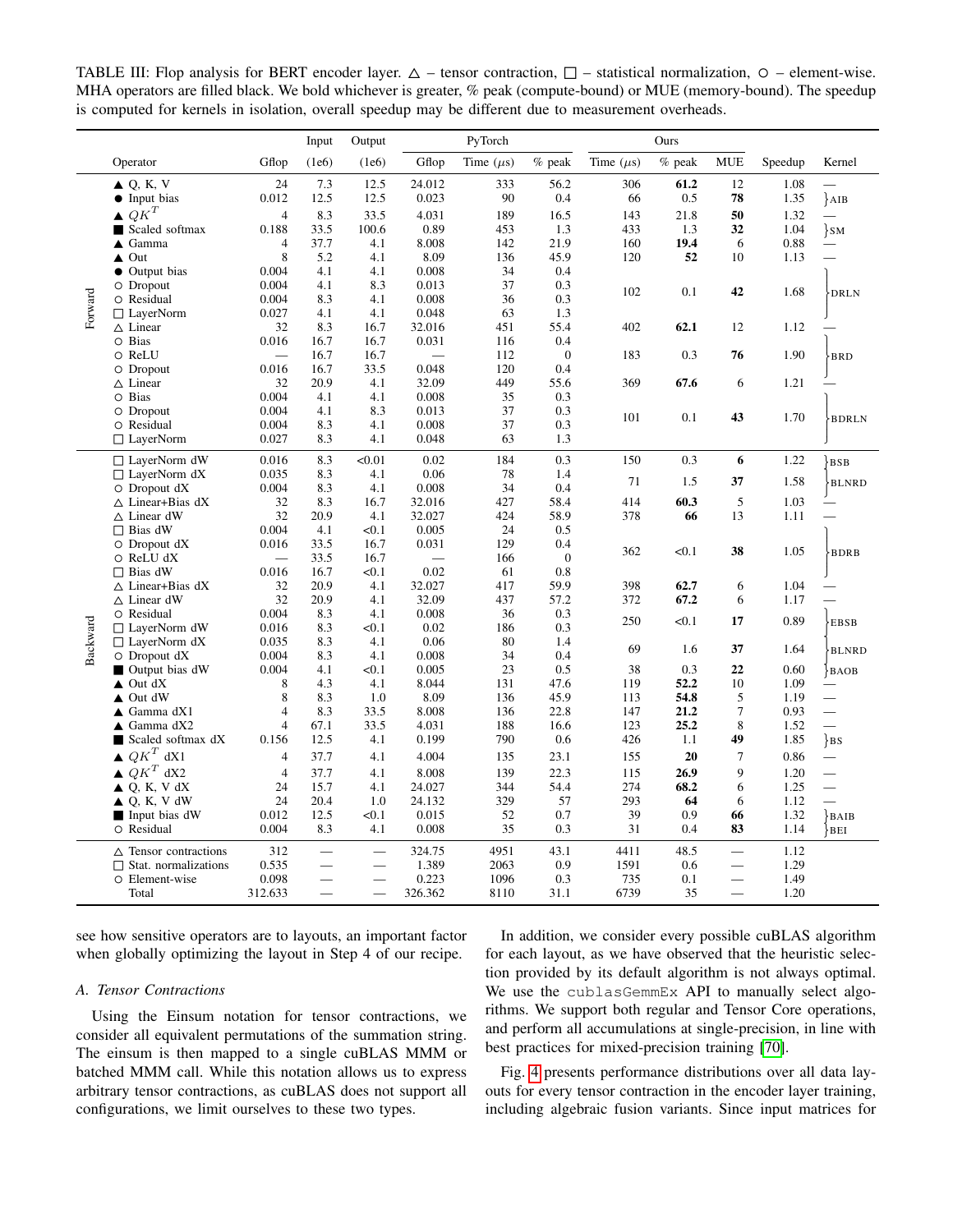<span id="page-7-0"></span>

Fig. 4: Tensor contraction performance. Tensor Core peak: 125 Tflop/s; FP16 peak: 31.4 Tflop/s.

cuBLAS MMs can be easily swapped, results for both orders are merged into the same tile of the figure. All tiles are labeled with  $M > N$ . As expected, in many cases using tensor cores offers significant performance advantages, but interestingly, in several cases (where one of the matrix dimensions is 64) the performance is quite close to the regular floating point units, due to a failure to saturate the tensor cores. Among the tensor core results, we can typically see there are several modes in the performance distributions; these correspond to particularly important axes for data layout. Indeed, for many configurations, one of these is near or contains the best-performing configuration, indicating that many slightly different data layouts could be used with little impact on performance depending on the needs of our global optimization pass. However, this does not mean that *any* data layout is acceptable; in every case, the majority of the mass does not perform well, illustrating the importance of careful tuning.

We also investigated how well the built-in cuBLAS algorithm heuristics compare to the best-performing configuration. On half precision, we found that the algorithm chosen by cuBLAS's heuristic was up to 14.24% worse than the best algorithm (in  $QK^T$  dX1). We also investigated the performance at single-precision and found similar results with up to 7.18% worse performance. This demonstrates the importance of carefully tuning for the particular hardware and workload.

### *B. Fused Operators*

For our fused operators, we consider all combinations of input and output layout permutations. This enables us to include transposes of the output data as part of the operator, should the next operator perform better in a different layout than the input. The data layout is especially critical for statistical normalization operators, where the appropriate data layout can enable vectorization opportunities, especially vectorized loads

and stores for more efficient memory access. Where relevant, we therefore also consider vectorization dimensions, the mapping of dimensions to GPU warps, etc. Our implementation takes advantage of these layouts when feasible.

Fig. [5](#page-8-1) presents the runtime distribution for all configurations of our fused operators (note some are used twice). The distributions here are qualitatively similar to those in Fig. [4,](#page-7-0) except these have much longer tails: A bad configuration is, relatively, much worse, potentially by orders of magnitude.

All kernels support changing the layouts of tensors they use. This change is done via template parameterization, so the compiler can generate efficient code. All kernels support selecting different vectorization dimensions. The BRD and BEI kernels can select the dimension used for CUDA thread distribution; BSB, EBSB, and BDRB can select the warp reduction dimension, as they reduce over two dimensions.

The most noticeable performance improvement is made by layouts that enable vectorized memory access, showing that the main performance limitation is the amount of accessed data volume. The second notable category are layouts with the same reduce and vector dimensions. Joining these dimensions decreases the number of registers required to store partially reduced values from the vector size (eight at FP16) to one.

We can expect to get good performance restricting ourselves to configurations in the two groups described above. Usually, the best layout discovered follows them. For example, the SM kernel has the same warp and reduction dimensions, and these dimensions are the last and sequential ones for involved arrays. However, this intuition is not always correct. Examining the results in Fig. [5,](#page-8-1) we find that there are kernel configurations that both satisfy these intuitive rules yet are very slow. For example, the best configuration of AIB takes 65  $\mu$ s, and the worst "intuitively good" configuration takes 771  $\mu$ s.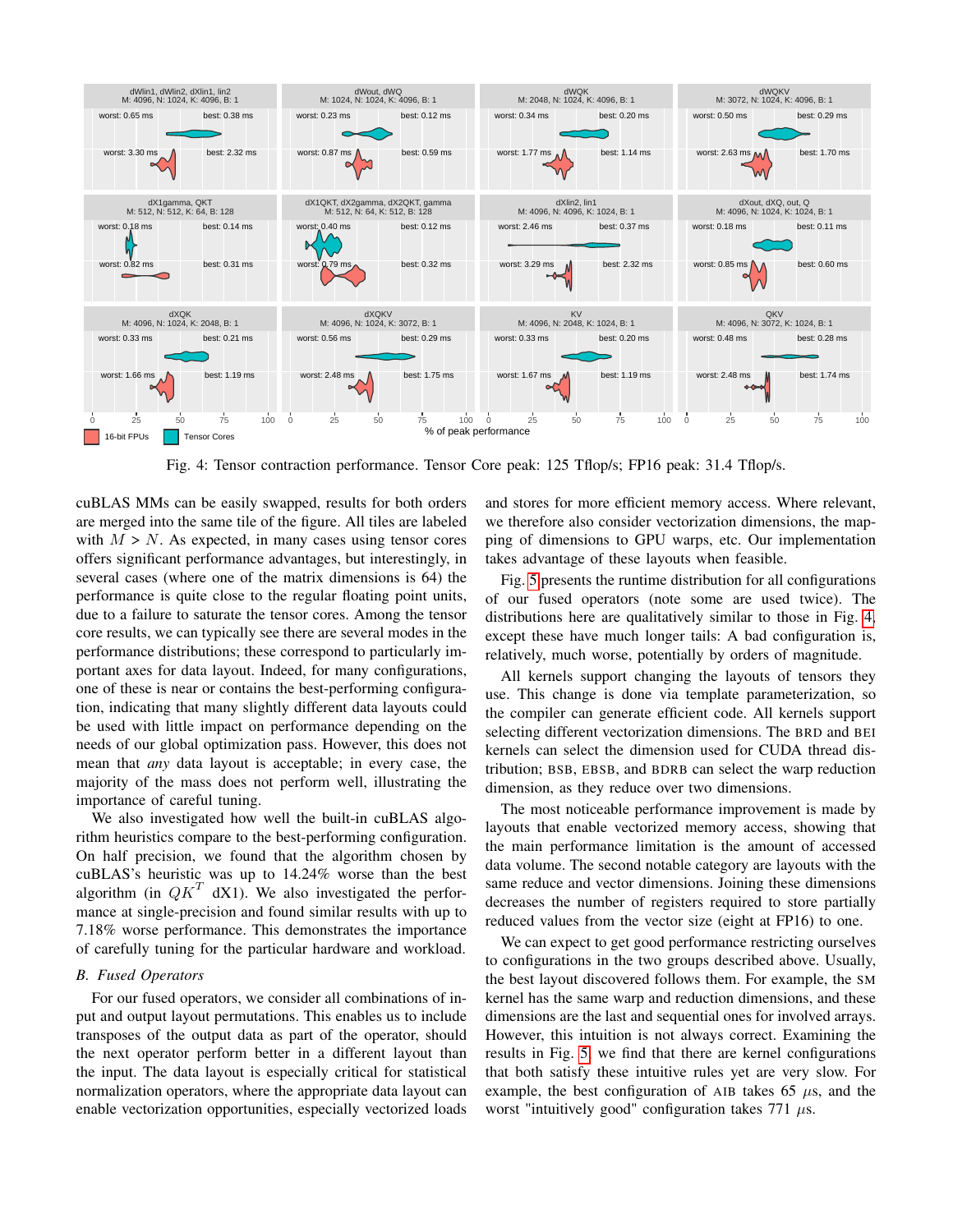<span id="page-8-1"></span>

Fig. 5: Performance of fused kernels for element-wise and statistical normalization operators.

Configurations discovered through exhaustive search can enhance our intuitive understanding of requirements that should be satisfied to achieve better performance. The BRD kernel provides an example of that. It uses four 3D tensors for which we can choose one among six possible layouts. According to our intuitive rules, we want to put the vectorized dimension last to make it sequential for all of them. However, the best configuration has only two out of four arrays vectorized while the others are not vectorized. With this information, we can refine our intuition. Probably the factor that limits vectorization over all arrays is excessive GPU register usage. The important point here is that even this new intuitive knowledge doesn't help to find the exact number of tensors that should be vectorized, but the exhaustive search does.

### VI. END-TO-END OPTIMIZATION

<span id="page-8-0"></span>The final step is to assemble fused components and select data layouts for each operator to yield a complete implementation. This is the culmination of the prior steps performing dataflow analysis, fusion, and layout selection. From these, we have performance data for all data layouts as well as algebraic

<span id="page-8-2"></span>

Fig. 6: Example configuration selection graph for SSSP.

fusion strategies. One cannot simply pick a single data layout a priori, as the benefit of running two operators in different layouts may outweigh the overhead of transposing data.

Our assembled implementation is structured using the SD-FGs produced in Step 1. We integrate it into PyTorch [\[45\]](#page-12-11) via its C++/CUDA operator API.

### <span id="page-8-3"></span>*A. Configuration Selection*

We develop an automatic configuration selection algorithm to globally optimize our implementation using the performance data. We construct a directed graph based on the dataflow graph of the operators. Beginning from the input data and proceeding in the order given by a pre-order depth-first search, we add a node to the graph for each input and output data layout of the operator. An edge is added from the input to the output layout, weighted with the minimum runtime of any configuration with that layout. Determining this simply requires a linear search over the matching performance data. This allows us to select both the best data layout and any other operator knobs (e.g., vectorization dimension). To minimize the size of the graph, we only add a configuration from an operator when it has at least one input and output edge. We then run a single-source shortest-path (SSSP) algorithm from the input to the output in the graph; the resulting path gives our final configuration. Because this graph is a DAG and the number of feasible input/output configurations for each operator is small, SSSP takes linear time asymptotically and seconds for BERT. We illustrate the graph used in Fig. [6.](#page-8-2)

To simplify the implementation, we make two assumptions on the global configuration space. First, we omit residual connections. Second, we run SSSP only for the forward propagation dataflow graph, and then infer the layouts of the backpropagation operators from those selected (including weight and gradient layouts). Both of these assumptions could be relaxed in a future version of this algorithm. Although this means we are not guaranteed to find a globally optimal data layout, the runtime of our configuration is nevertheless within 4% of the sum of the best possible configuration of each operator (which ignores data layout constraints).

### *B. Multi-head Attention*

We first analyze the performance of multi-head selfattention. While it is a key primitive in BERT, MHA is also used outside of transformers, so understanding its performance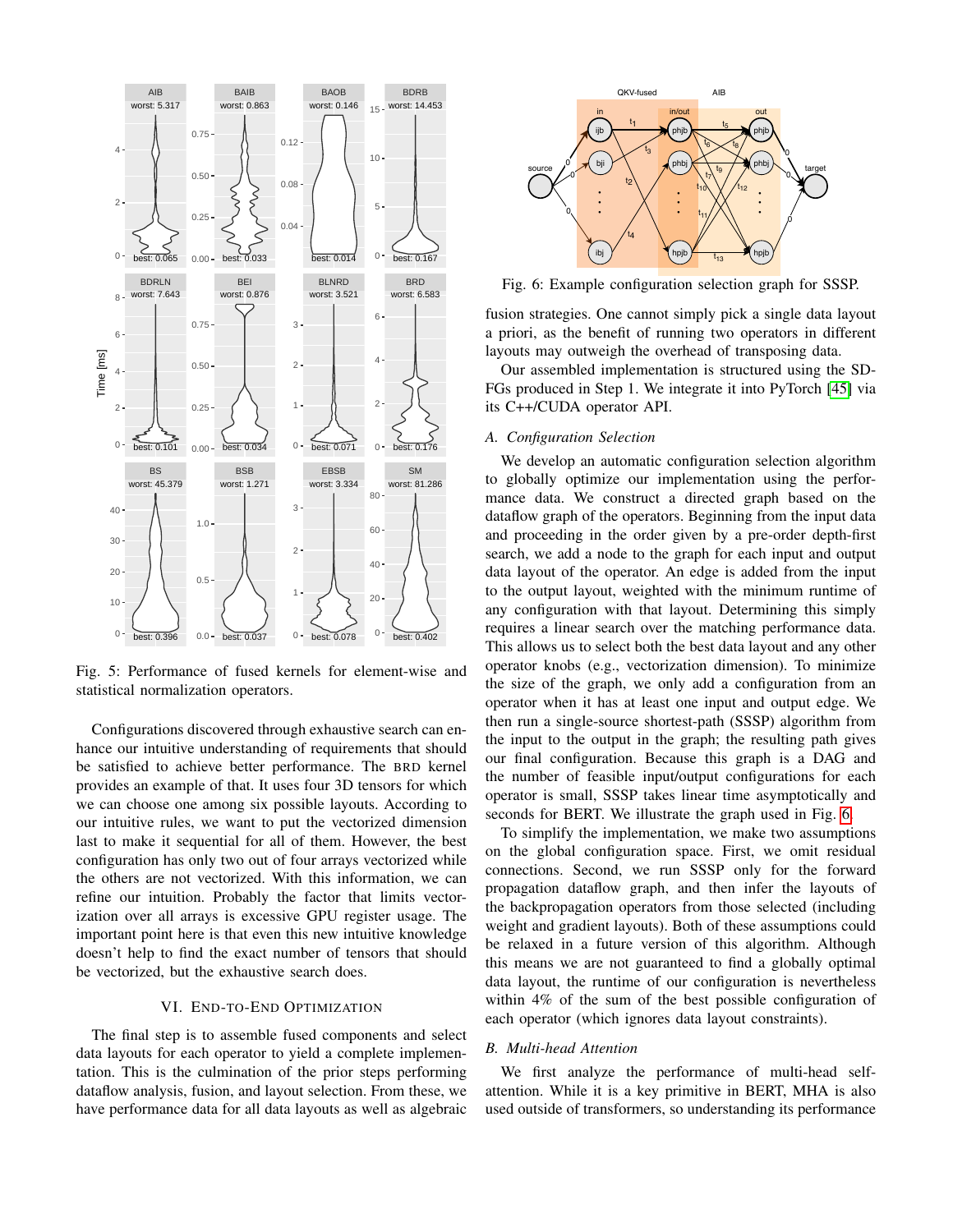<span id="page-9-0"></span>TABLE IV: Multi-head attention performance for BERT.

|               | TF+XLA | PТ   | cuDNN Ours |      |
|---------------|--------|------|------------|------|
| Forward (ms)  | 1.60   | 1.90 | 131        | 1.25 |
| Backward (ms) | 2.25   | 2.77 | 652        | 1.86 |

<span id="page-9-1"></span>TABLE V: Full BERT encoder layer performance.

|               | PТ   | $TF+XLA$ DS |     | <b>Ours</b> |
|---------------|------|-------------|-----|-------------|
| Forward (ms)  | 3.45 | 3.2         | 2.8 | 2.63        |
| Backward (ms) | 5.69 | 5.2         | 4.8 | 4.38        |

in isolation can inform other models too. Tab. [IV](#page-9-0) compares our globally-optimized implementation with PyTorch, TensorFlow+XLA, and cuDNN. cuDNN's (experimental) MHA implementation (cudnnMultiHeadAttnForward and related) supports six different data layouts; we report the fastest.

cuDNN's performance is orders of magnitude worse than the others; as it is a black box, our ability to understand it is limited. However, profiling shows that its implementation launches very large numbers of softmax kernels, which dominate the runtime, indicating additional fusion would be profitable. TensorFlow+XLA finds several fusion opportunities for softmax. However, its implementation does not perform algebraic fusion for the queries, keys, and values, and it uses subpar data layouts for tensor contractions.

Our performance results in Tab. [III](#page-6-0) illustrate the source of our performance advantage over PyTorch: Our data layout and algorithm selection results in faster tensor contractions overall. This is despite the Gamma stage actually being slower than PyTorch's: Sometimes locally suboptimal layouts need to be selected to improve performance globally.

### <span id="page-9-2"></span>*C. End-to-End Performance*

We present overall performance results for the encoder layer in Tab. [V.](#page-9-1) For forward and backpropagation combined, we are  $1.30\times$  faster than PyTorch and  $1.20\times$  faster than TensorFlow+XLA, including unoptimized framework overheads. At a high level, this is because we perform a superset of the optimizations used by *both* frameworks, and globally combine them to get all the advantages while minimizing drawbacks. As a general guideline, we use flop and MUE rates as proxies for which operators require the most attention and their corresponding bottlenecks. This ensures a guided optimization rather than tuning all operators aggressively.

We also include performance results from DeepSpeed, which we are  $1.08\times$  faster than. This is despite DeepSpeed being a manually-optimized library tuned specifically for BERT. Note also that DeepSpeed modifies some operations, e.g., to be reversible or to exploit output sparsity, and so is not always strictly comparable to the other implementations. This also provides it opportunities for optimization that we do not consider.

The total data movement reduction we attain is ∼22.91% over the standard implementation. We obtain this information from Tab. [III,](#page-6-0) where for each fused kernel we omit the interim

outputs and inputs that are not part of the overall I/O that the fused kernels perform. TensorFlow+XLA's automatic kernel fusion reduces data movement similarly to ours. However, the data layouts used for tensor contractions are not optimal, and its BERT encoder implementation does not use algebraic fusion in MHA. PyTorch's data layouts enable faster tensor contractions and it implements the algebraic fusion, but it has higher overheads for other operators.

Our fusion pass finds all the opportunities that TF+XLA does, plus several additional ones; for example, we implement layernorm as a single fused kernel. Our data layout selection picks better layouts than PyTorch in nearly every individual instance; when it does not, this is because the layout change enables greater performance gains downstream. In Tab. [III,](#page-6-0) we also see that PyTorch performs more flop than predicted. Some of this is due to padding in cuBLAS operations, and generic methods performing excess operations. However, we also discovered that some cuBLAS GEMM algorithms, including ones called by PyTorch, incorrectly perform twice as many FLOPs as necessary; our recipe avoids these cases automatically.

We also briefly considered another configuration for training BERT, where we change the batch size to  $B = 96$  and the sequence length to  $L = 128$ , and retuned our layout selection. In this case, forward and backpropagation for a single encoder layer takes 18.43 ms in PyTorch, 16.19 ms in DeepSpeed, and 16.22 ms in our implementation. We significantly outperform PyTorch, and match the performance of DeepSpeed in this case (even with its additional optimizations). We believe that with further improvements to our layout selection algorithm, the performance of our implementation will improve further.

Beyond BERT, other transformers have very similar layers, such as decoder layers in GPT-2/3. With very few changes, our recipe and implementations are directly applicable to these. Our implementation can also be extended to support a full training pipeline by stacking our optimized layers.

### VII. RELATED WORK

There has been significant work optimizing both transformers in particular and deep learning in general. For a recent comprehensive overview, see Ben-Nun & Hoefler [\[58\]](#page-12-23). To help guide training regimes for transformers, recent work has provided empirical recommendations on model size, batch size, and so on [\[23\]](#page-11-17), [\[73\]](#page-13-1), [\[74\]](#page-13-2). Many of the subsequent techniques we review are complementary to our work.

Most directly relevant are other approaches specifically to accelerate transformer training. Distributed-memory techniques, such as ZeRO [\[75\]](#page-13-3), Megatron [\[18\]](#page-11-14), and Mesh-TensorFlow [\[76\]](#page-13-4) scale training to many GPUs to accelerate it. Mesh-TensorFlow also presents a classification of operators similar to ours. Large batches have also been used to accelerate training via LAMB [\[77\]](#page-13-5) or NVLAMB [\[78\]](#page-13-6). None of these directly address the performance of a single GPU as done in this paper. DeepSpeed [\[39\]](#page-12-6), which we compare with in Section [VI-C,](#page-9-2) is closest to our work, but performs all optimizations and layout selections manually.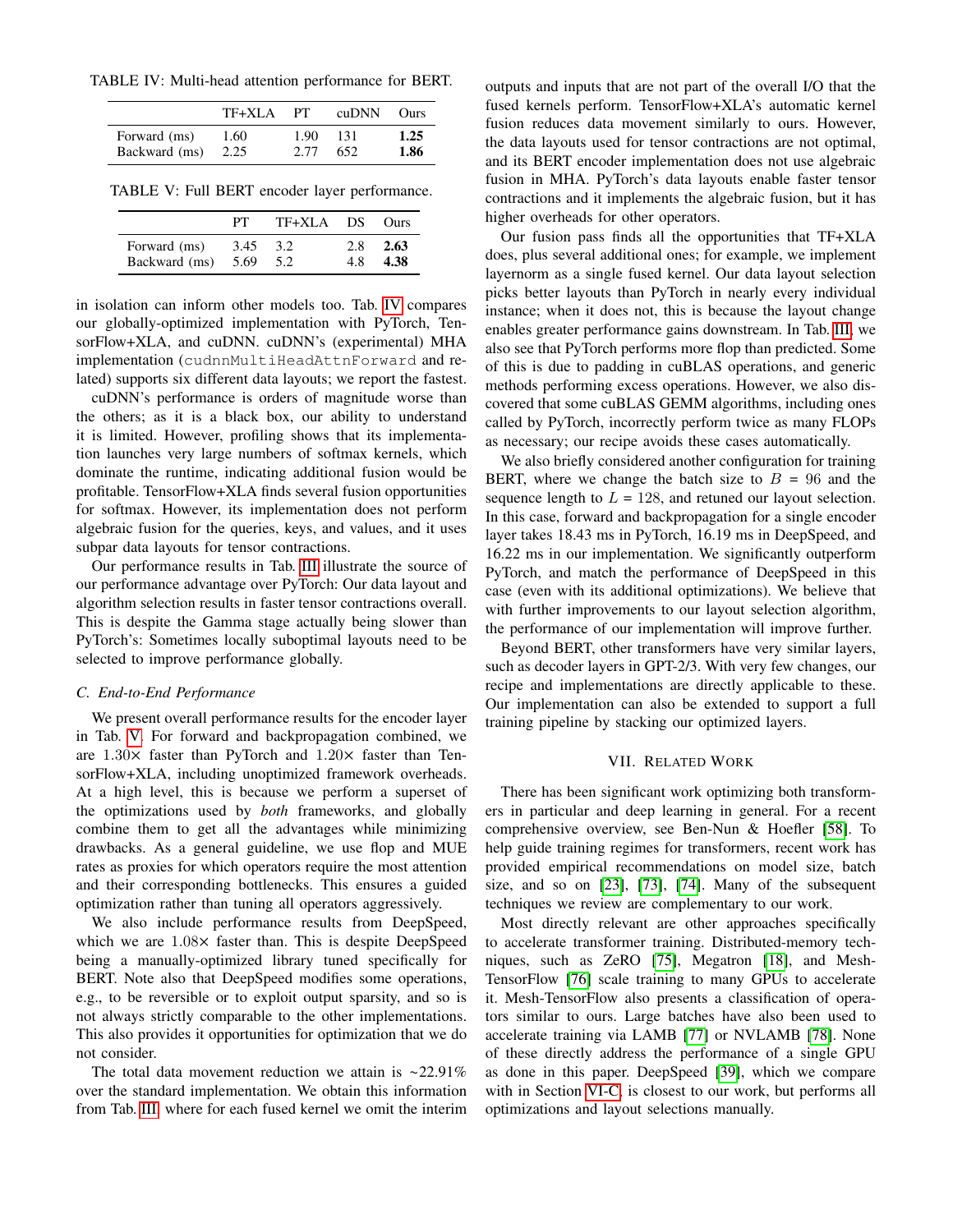Transformer architectures to enable improved training have also been the subject of significant recent work. ALBERT [\[19\]](#page-11-23) used a combination of weight sharing and factorized embedding layers to reduce memory requirements; however compute times are unaffected. Transformer-XL [\[79\]](#page-13-7) caches prior hidden states to learn long sequences. RevNets [\[80\]](#page-13-8), a variant of ResNets which allow activations to be reconstructed during backpropagation, have been applied to transformers. Notably, Reformer [\[37\]](#page-12-4) combines reversible residual layers with locality-sensitive hashing to improve the efficiency of multi-head attention. Sparsity optimizations for attention [\[28\]](#page-11-22)– [\[36\]](#page-12-3) reduce memory and compute requirements. We view these as orthongal to our work: the same principles of data-flow analysis can be applied to optimize for sparsity and reuse.

There has also been much work on optimizing deep learning in general. Many frameworks provide implementations of transformers or their components, such as PyTorch [\[45\]](#page-12-11), TensorFlow [\[46\]](#page-12-12), cuDNN [\[47\]](#page-12-13), and others built atop these [\[69\]](#page-12-33), [\[81\]](#page-13-9). Optimizing frameworks can also be applied to transformers [\[59\]](#page-12-24), [\[60\]](#page-12-25), [\[82\]](#page-13-10)–[\[100\]](#page-13-11). None of these frameworks provide all the optimizations or the systematic study of data movement and its impact on performance. We have specifically compared against some of the most popular production frameworks: PyTorch, TensorFlow with XLA, and cuDNN. Beyond these, TASO [\[87\]](#page-13-12) targets similar optimizations to ours by using graph substitutions, but considers only inference and does not exhaustively explore the search space.

Other optimizations, including model parallelism [\[76\]](#page-13-4), [\[85\]](#page-13-13), [\[101\]](#page-13-14)–[\[105\]](#page-13-15), pipeline parallelism [\[106\]](#page-13-16)–[\[109\]](#page-13-17), microbatching [\[110\]](#page-13-18), and recomputation for memory reduction [\[111\]](#page-14-0), [\[112\]](#page-14-1) are all also applicable. Communication can also be a major bottleneck for training transformers, due to the large model size [\[18\]](#page-11-14), [\[76\]](#page-13-4). Frameworks for inference, including TensorRT [\[113\]](#page-14-2), Caffe2 [\[114\]](#page-14-3), and the ONNX Runtime [\[115\]](#page-14-4), all help to enable a suite of optimizations primarily applicable during inference. Pruning [\[116\]](#page-14-5), [\[117\]](#page-14-6) and distillation [\[118\]](#page-14-7) has also been used to accelerate inference.

Neural network architecture-specific optimizations have a long history outside of transformers, and have primarily targeted CNNs [\[9\]](#page-11-7), [\[119\]](#page-14-8)–[\[126\]](#page-14-9). Notably, Li et al. [\[127\]](#page-14-10) optimized data layouts for convolution.

In general, data movement reduction is a core component of high-level optimization [\[128\]](#page-14-11). Optimizing compilers, most notably components that specialize in polyhedral programs [\[129\]](#page-14-12), [\[130\]](#page-14-13), apply loop transformations (e.g., tiling, skewing) that belong to the class of data movement optimization. Other white-box approaches for separation of program definition from data optimization passes include Halide [\[131\]](#page-14-14), JAX [\[82\]](#page-13-10), [\[83\]](#page-13-19), Legion [\[132\]](#page-14-15), Lift [\[133\]](#page-14-16), and MLIR [\[134\]](#page-14-17). The datacentric approach proposed here enables user-extensible coarseand fine-grained data movement optimization via the flat (yet parametric) dataflow graph representation [\[64\]](#page-12-28). This allows us to perform and tune complex data layout and fusion transformations that span multiple granularity levels, surpassing the optimization capabilities of the aforementioned tools and achieving state-of-the-art performance.

### VIII. DISCUSSION

The recipe we propose in this paper can be directly adopted in other DNN architectures. Additional transformer networks, such as Megatron-LM [\[18\]](#page-11-14) and GPT-3 [\[40\]](#page-12-7), only differ by dimensions and minor aspects in the encoder and decoder blocks (e.g., dropout position, biases). Once a data-centric graph is constructed from them, the recipe remains unchanged.

### *A. Beyond Transformers*

The classification of operators into three groups covers a wide variety of operators that span beyond transformers.

Large tensors and their contraction are ubiquitous in modern DNNs. For fully connected networks (MLPs) and recurrent neural networks (RNNs), there is little change, as the core operator types are essentially the same. Convolutions, pooling, and other local spatial operators can be treated similarly to tensor contractions, owing to their arithmetic intensity properties and abundance of optimized implementations. Therefore, the same considerations we take here are just as critical in CNNs. However, as opposed to contractions (see Section [IV-C\)](#page-5-1), further fusion is typically considered for convolutions.

Statistical normalization also takes different forms in DNNs. This includes a variety of reductions, as well as Instance, Group, and Batch Normalization, where the latter constitutes the second largest computation in ResNets after convolutions. When varying data layouts, these operators share properties (normalizing a dimension) and are optimized in exactly the same way. Lastly, element-wise operators always exist in DNNs and benefit from the same fusion and bulk data movement optimizations as we perform here. For graph neural networks [\[135\]](#page-14-18), capsule neural networks [\[136\]](#page-14-19), and other emerging architectures, the operators change more significantly, but the basic procedure applies.

Due to the prohibitively large search space of configurations in transformers, writing manually-optimized kernels becomes infeasible. Instead, each of our data-centric implementations chooses an optimization scheme (e.g., tiling, vectorization, warp-aggregated reductions) automatically, according to the input data layout and the operator type. Combined with automated configuration selection (Section [VI-A\)](#page-8-3), we rely only on the dataflow graph structure to choose the best *feasible* data layout configuration.

As many networks are bound by data movement rather than compute performance [\[127\]](#page-14-10). This leads us to believe that our recipe, regardless of the objective (e.g., classification, regression, RL) and the constituent operators, is generically applicable for optimizing any neural network architecture.

### *B. Hardware Implications*

The implications of data movement reduction extend beyond software. Given that the highest performance for different operators is achieved with different data layouts, there would be significant benefits if future machine learning accelerators included built-in support for fast data layout changes. We confirm this in our MUE results (Tab. [III\)](#page-6-0), showing that even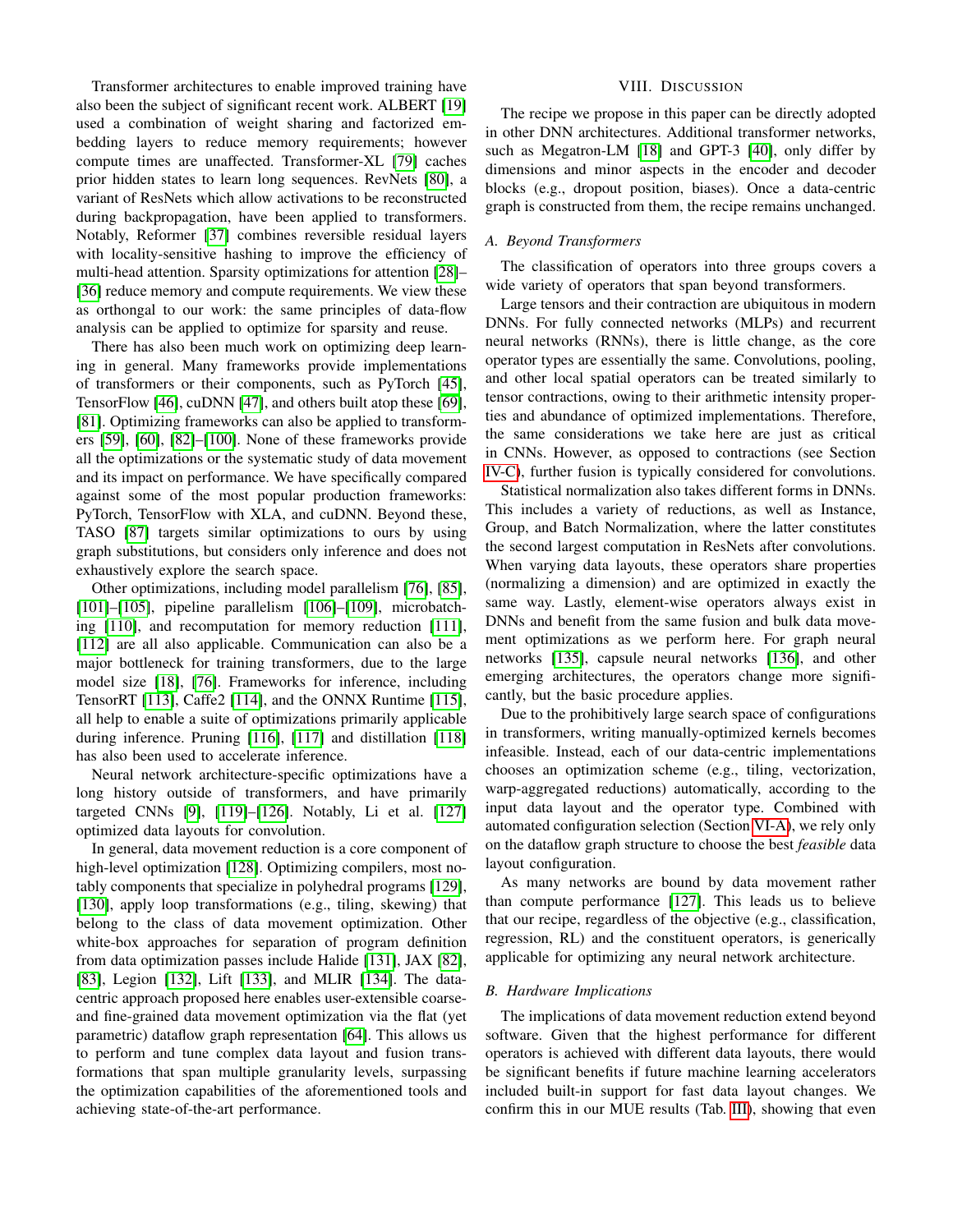the most compute-intensive tensor contractions are bounded by the hardware's capability of transferring data to Tensor Cores.

Hardware trends indicate a similar situation. New architectures are moving towards reducing data format conversion (e.g., TF32 [\[137\]](#page-14-20)), increased on-chip memory and low-latency interconnects [\[138\]](#page-14-21), and coarse-grained spatial hardware [\[139\]](#page-14-22). For the latter two, the recipe and analysis provided here is crucial to maintain high utilization in pipelined DNN execution.

### IX. CONCLUSIONS

Despite the importance of transformer neural networks, training them is memory-bound and underutilizes GPUs. Using our recipe for data movement analysis, we identified bottlenecks and optimizations, yielding improved implementations that outperform the already highly tuned state-of-the-art. As training transformers is already a major compute workload that will only grow larger, our improvements offer significant real-world impacts for both research and industry.

Our approach is applicable more broadly to deep learning; many neural networks easily fit within our operator classification. This is especially important for guiding the optimization of emerging or novel model architectures, which do not benefit from existing acceleration libraries. Our results also highlight the importance of considering data movement at every level of the training stack—from the application down to hardware.

### ACKNOWLEDGMENTS

This project received funding from the European Research Council (ERC) under the European Union's Horizon 2020 programme (grant agreements DAPP, No. 678880, and EPiGRAM-HS, No. 801039). N.D. is supported by the ETH Postdoctoral Fellowship. T.B.N. is supported by the Swiss National Science Foundation (Ambizione Project #185778). Experiments were performed at the Livermore Computing facility.

### **REFERENCES**

- <span id="page-11-0"></span>[1] A. Vaswani, N. Shazeer, N. Parmar, J. Uszkoreit, L. Jones, A. N. Gomez, Ł. Kaiser, and I. Polosukhin, "Attention is all you need," in *Advances in Neural Information Processing Systems (NeurIPS)*, 2017.
- <span id="page-11-1"></span>[2] A. Graves, "Sequence transduction with recurrent neural networks," *International Conference on Machine Learning (ICML) Workshop on Representation Learning*, 2012.
- <span id="page-11-2"></span>[3] D. E. Rumelhart, G. E. Hinton, and R. J. Williams, "Learning representations by back-propagating errors," *Nature*, vol. 323, no. 6088, 1986.
- <span id="page-11-3"></span>[4] S. Hochreiter and J. Schmidhuber, "Long short-term memory," *Neural Computation*, vol. 9, no. 8, 1997.
- <span id="page-11-4"></span>[5] A. Radford, K. Narasimhan, T. Salimans, and I. Sutskever, "Improving language understanding<br>by generative pre-training," 2018. [Online]. Availby generative pre-training," 2018. [Online]. Available: https://s3-us-west-2.amazonaws.[com/openai-assets/research](https://s3-us-west-2.amazonaws.com/openai-assets/research-covers/language-unsupervised/language_understanding_paper.pdf)[covers/language-unsupervised/language\\_understanding\\_paper](https://s3-us-west-2.amazonaws.com/openai-assets/research-covers/language-unsupervised/language_understanding_paper.pdf).pdf
- [6] A. Wang, A. Singh, J. Michael, F. Hill, O. Levy, and S. R. Bowman, "GLUE: A multi-task benchmark and analysis platform for natural language understanding," in *Proceedings of the 2018 EMNLP Workshop BlackboxNLP: Analyzing and Interpreting Neural Networks for NLP*, 2018.
- <span id="page-11-5"></span>[7] A. Wang, Y. Pruksachatkun, N. Nangia, A. Singh, J. Michael, F. Hill, O. Levy, and S. Bowman, "SuperGLUE: A stickier benchmark for general-purpose language understanding systems," in *Advances in Neural Information Processing Systems (NeurIPS)*, 2019.
- <span id="page-11-6"></span>[8] P. Rajpurkar, R. Jia, and P. Liang, "Know what you don't know: Unanswerable questions for SQuAD," in *Proceedings of the 56th Annual Meeting of the Association for Computational Linguistics (ACL)*, 2018.
- <span id="page-11-7"></span>[9] A. Krizhevsky, I. Sutskever, and G. E. Hinton, "ImageNet classification with deep convolutional neural networks," in *Advances in Neural Information Processing Systems (NeurIPS)*, 2012.
- <span id="page-11-8"></span>[10] C.-F. Yeh, J. Mahadeokar, K. Kalgaonkar, Y. Wang, D. Le, M. Jain, K. Schubert, C. Fuegen, and M. L. Seltzer, "Transformer-transducer: End-to-end speech recognition with self-attention," *arXiv preprint arXiv:1910.12977*, 2019.
- <span id="page-11-9"></span>[11] E. Parisotto, H. F. Song, J. W. Rae, R. Pascanu, C. Gulcehre, S. M. Jayakumar, M. Jaderberg, R. L. Kaufman, A. Clark, S. Noury *et al.*, "Stabilizing transformers for reinforcement learning," *arXiv preprint arXiv:1910.06764*, 2019.
- <span id="page-11-10"></span>[12] Ł. Maziarka, T. Danel, S. Mucha, K. Rataj, J. Tabor, and S. Jastrzębski, "Molecule attention transformer," *arXiv preprint arXiv:2002.08264*, 2020.
- <span id="page-11-11"></span>[13] G. Lample and F. Charton, "Deep learning for symbolic mathematics," *arXiv preprint arXiv:1912.01412*, 2019.
- <span id="page-11-12"></span>[14] J. Devlin, M.-W. Chang, K. Lee, and K. Toutanova, "BERT: Pretraining of deep bidirectional transformers for language understanding," in *Proceedings of the 2019 Conference of the North American Chapter of the Association for Computational Linguistics (NAACL)*, 2019.
- [15] Z. Yang, Z. Dai, Y. Yang, J. Carbonell, R. R. Salakhutdinov, and Q. V. Le, "XLNet: Generalized autoregressive pretraining for language understanding," in *Advances in Neural Information Processing Systems (NeurIPS)*, 2019.
- <span id="page-11-16"></span>[16] Y. Liu, M. Ott, N. Goyal, J. Du, M. Joshi, D. Chen, O. Levy, M. Lewis, L. Zettlemoyer, and V. Stoyanov, "RoBERTa: A robustly optimized BERT pretraining approach," *arXiv preprint arXiv:1907.11692*, 2019.
- [17] N. S. Keskar, B. McCann, L. R. Varshney, C. Xiong, and R. Socher, "CTRL: A conditional transformer language model for controllable generation," *arXiv preprint arXiv:1909.05858*, 2019.
- <span id="page-11-14"></span>[18] M. Shoeybi, M. Patwary, R. Puri, P. LeGresley, J. Casper, and B. Catanzaro, "Megatron-LM: Training multi-billion parameter language models using GPU model parallelism," *arXiv preprint arXiv:1909.08053*, 2019.
- <span id="page-11-23"></span>[19] Z. Lan, M. Chen, S. Goodman, K. Gimpel, P. Sharma, and R. Soricut, "ALBERT: A lite BERT for self-supervised learning of language representations," in *Proceedings of the Seventh International Conference on Learning Representations (ICLR)*, 2019.
- <span id="page-11-13"></span>[20] C. Raffel, N. Shazeer, A. Roberts, K. Lee, S. Narang, M. Matena, Y. Zhou, W. Li, and P. J. Liu, "Exploring the limits of transfer learning with a unified text-to-text transformer," *arXiv preprint arXiv:1910.10683*, 2019.
- <span id="page-11-25"></span>[21] A. Radford, J. Wu, R. Child, D. Luan, D. Amodei, and I. Sutskever, "Language models are unsupervised multitask learners," 2019. [Online]. Available: https://openai.[com/blog/better-language-models/](https://openai.com/blog/better-language-models/)
- <span id="page-11-15"></span>[22] Microsoft, "Turing-NLG: A 17-billion-parameter language model by Microsoft," 2020. [Online]. Available: https://www.microsoft.[com/en-us/research/blog/turing-nlg-a-17](https://www.microsoft.com/en-us/research/blog/turing-nlg-a-17-billion-parameter-language-model-by-microsoft/) [billion-parameter-language-model-by-microsoft/](https://www.microsoft.com/en-us/research/blog/turing-nlg-a-17-billion-parameter-language-model-by-microsoft/)
- <span id="page-11-17"></span>[23] J. Kaplan, S. McCandlish, T. Henighan, T. B. Brown, B. Chess, R. Child, S. Gray, A. Radford, J. Wu, and D. Amodei, "Scaling laws for neural language models," *arXiv preprint arXiv:2001.08361*, 2020.
- <span id="page-11-18"></span>[24] E. Strubell, A. Ganesh, and A. McCallum, "Energy and policy considerations for deep learning in NLP," in *Proceedings of the 57th Annual Meeting of the Association for Computational Linguistics (ACL)*, 2019.
- <span id="page-11-19"></span>[25] Microsoft, "ZeRO & DeepSpeed: New system optimizations enable training models with over 100 billion parameters," 2020. [Online]. Available: https://www.microsoft.[com/en-us/research/blog/](https://www.microsoft.com/en-us/research/blog/zero-deepspeed-new-system-optimizations-enable-training-models-with-over-100-billion-parameters/) [zero-deepspeed-new-system-optimizations-enable-training-models](https://www.microsoft.com/en-us/research/blog/zero-deepspeed-new-system-optimizations-enable-training-models-with-over-100-billion-parameters/)[with-over-100-billion-parameters/](https://www.microsoft.com/en-us/research/blog/zero-deepspeed-new-system-optimizations-enable-training-models-with-over-100-billion-parameters/)
- <span id="page-11-20"></span>[26] OpenAI, "AI and compute," 2018. [Online]. Available: [https:](https://openai.com/blog/ai-and-compute/) //openai.[com/blog/ai-and-compute/](https://openai.com/blog/ai-and-compute/)
- <span id="page-11-21"></span>[27] ——, "Microsoft invests in and partners with OpenAI to support us building beneficial AGI," 2019. [Online]. Available: [https:](https://openai.com/blog/microsoft/) //openai.[com/blog/microsoft/](https://openai.com/blog/microsoft/)
- <span id="page-11-22"></span>[28] D. Bahdanau, K. Cho, and Y. Bengio, "Neural machine translation by jointly learning to align and translate," in *Proceedings of the Third International Conference on Learning Representations (ICLR)*, 2014.
- <span id="page-11-24"></span>[29] M.-T. Luong, H. Pham, and C. D. Manning, "Effective approaches to attention-based neural machine translation," in *Proceedings of the 2015*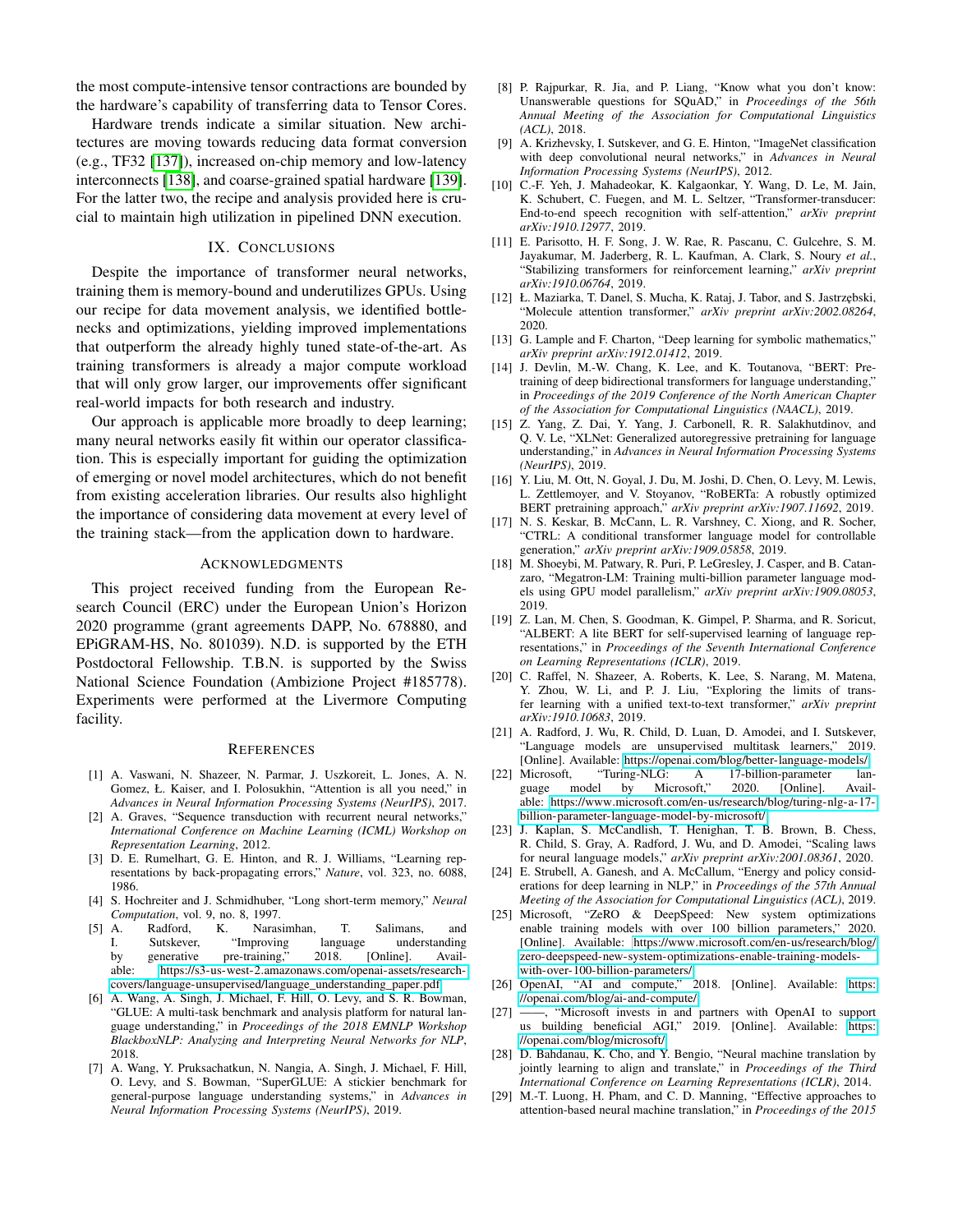*Conference on Empirical Methods in Natural Language Processing (EMNLP)*, 2015.

- [30] T. Shen, T. Zhou, G. Long, J. Jiang, and C. Zhang, "Bi-directional block self-attention for fast and memory-efficient sequence modeling," in *Proceedings of the Sixth International Conference on Learning Representations (ICLR)*, 2018.
- [31] N. Parmar, A. Vaswani, J. Uszkoreit, Ł. Kaiser, N. Shazeer, A. Ku, and D. Tran, "Image transformer," in *Proceedings of the 35th International Conference on Machine Learning (ICML)*, 2018.
- <span id="page-12-0"></span>[32] Y. Tay, S. Wang, L. A. Tuan, J. Fu, M. C. Phan, X. Yuan, J. Rao, S. C. Hui, and A. Zhang, "Simple and effective curriculum pointergenerator networks for reading comprehension over long narratives," in *Proceedings of the 57th Annual Meeting of the Association for Computational Linguistics (ACL)*, 2019.
- <span id="page-12-1"></span>[33] R. Child, S. Gray, A. Radford, and I. Sutskever, "Generating long sequences with sparse transformers," *arXiv preprint arXiv:1904.10509*, 2019.
- <span id="page-12-2"></span>[34] G. M. Correia, V. Niculae, and A. F. Martins, "Adaptively sparse transformers," in *Proceedings of the 2019 Conference on Empirical Methods in Natural Language Processing and the 9th International Joint Conference on Natural Language Processing (EMNLP-IJCNLP)*, 2019.
- [35] S. Sukhbaatar, E. Grave, P. Bojanowski, and A. Joulin, "Adaptive attention span in transformers," in *Proceedings of the 57th Annual Meeting of the Association for Computational Linguistics (ACL)*, 2019.
- <span id="page-12-3"></span>[36] Y. Tay, D. Bahri, L. Yang, D. Metzler, and D.-C. Juan, "Sparse sinkhorn attention," *arXiv preprint arXiv:2002.11296*, 2020.
- <span id="page-12-4"></span>[37] N. Kitaev, Ł. Kaiser, and A. Levskaya, "Reformer: The efficient transformer," in *Proceedings of the Eighth International Conference on Learning Representations (ICLR)*, 2020.
- <span id="page-12-5"></span>[38] N. P. Jouppi, C. Young, N. Patil, D. Patterson, G. Agrawal, R. Bajwa, S. Bates, S. Bhatia, N. Boden, A. Borchers *et al.*, "In-datacenter performance analysis of a tensor processing unit," in *Proceedings of the 44th Annual International Symposium on Computer Architecture (ISCA)*, 2017.
- <span id="page-12-6"></span>[39] Microsoft, "DeepSpeed," 2020. [Online]. Available: [deepspeed](deepspeed.ai).ai
- <span id="page-12-7"></span>[40] T. B. Brown, B. Mann, N. Ryder, M. Subbiah, J. Kaplan, P. Dhariwal, A. Neelakantan, P. Shyam, G. Sastry, A. Askell *et al.*, "Language models are few-shot learners," *arXiv preprint arXiv:2005.14165*, 2020.
- <span id="page-12-8"></span>[41] K. Wiggers, "OpenAIâĂŹs massive GPT-3 model is impressive, but size isnâĂŹt everything," 2020. [Online]. Available: https://venturebeat.[com/2020/06/01/ai-machine-learning-openai](https://venturebeat.com/2020/06/01/ai-machine-learning-openai-gpt-3-size-isnt-everything/)[gpt-3-size-isnt-everything/](https://venturebeat.com/2020/06/01/ai-machine-learning-openai-gpt-3-size-isnt-everything/)
- <span id="page-12-9"></span>[42] I. Bello, B. Zoph, A. Vaswani, J. Shlens, and Q. V. Le, "Attention augmented convolutional networks," in *Proceedings of the IEEE International Conference on Computer Vision (CVPR)*, 2019.
- [43] N. Parmar, P. Ramachandran, A. Vaswani, I. Bello, A. Levskaya, and J. Shlens, "Stand-alone self-attention in vision models," in *Advances in Neural Information Processing Systems (NeurIPS)*, 2019.
- <span id="page-12-10"></span>[44] J.-B. Cordonnier, A. Loukas, and M. Jaggi, "On the relationship between self-attention and convolutional layers," in *Proceedings of the Eighth International Conference on Learning Representations (ICLR)*, 2020.
- <span id="page-12-11"></span>[45] A. Paszke, S. Gross, F. Massa, A. Lerer, J. Bradbury, G. Chanan, T. Killeen, Z. Lin, N. Gimelshein, L. Antiga *et al.*, "PyTorch: An imperative style, high-performance deep learning library," in *Advances in Neural Information Processing Systems (NeurIPS)*, 2019.
- <span id="page-12-12"></span>[46] M. Abadi, A. Agarwal, P. Barham, E. Brevdo, Z. Chen, C. Citro, G. S. Corrado, A. Davis, J. Dean, M. Devin, S. Ghemawat, I. Goodfellow, A. Harp, G. Irving, M. Isard, Y. Jia, R. Jozefowicz, L. Kaiser, M. Kudlur, J. Levenberg, D. Mané, R. Monga, S. Moore, D. Murray, C. Olah, M. Schuster, J. Shlens, B. Steiner, I. Sutskever, K. Talwar, P. Tucker, V. Vanhoucke, V. Vasudevan, F. Viégas, O. Vinyals, P. Warden, M. Wattenberg, M. Wicke, Y. Yu, and X. Zheng, "TensorFlow: Large-scale machine learning on heterogeneous systems," 2015. [Online]. Available: [https://](https://www.tensorflow.org/) www.[tensorflow](https://www.tensorflow.org/).org/
- <span id="page-12-13"></span>[47] S. Chetlur, C. Woolley, P. Vandermersch, J. Cohen, J. Tran, B. Catanzaro, and E. Shelhamer, "cuDNN: Efficient primitives for deep learning," *arXiv preprint arXiv:1410.0759*, 2014.
- <span id="page-12-14"></span>[48] I. Goodfellow, Y. Bengio, and A. Courville, *Deep Learning*. MIT Press, 2016, http://www.[deeplearningbook](http://www.deeplearningbook.org).org.
- <span id="page-12-15"></span>[49] T. Mikolov, W.-t. Yih, and G. Zweig, "Linguistic regularities in continuous space word representations," in *Proceedings of the 2013*

*Conference of the North American Chapter of the Association for Computational Linguistics (NAACL)*, 2013.

- [50] T. Mikolov, K. Chen, G. Corrado, and J. Dean, "Efficient estimation of word representations in vector space," *arXiv preprint arXiv:1301.3781*, 2013.
- <span id="page-12-16"></span>[51] T. Mikolov, I. Sutskever, K. Chen, G. S. Corrado, and J. Dean, "Distributed representations of words and phrases and their compositionality," in *Advances in neural information processing systems (NeurIPS)*, 2013.
- <span id="page-12-17"></span>[52] N. Kalchbrenner and P. Blunsom, "Recurrent continuous translation models," in *Proceedings of the 2013 Conference on Empirical Methods in Natural Language Processing (EMNLP)*, 2013.
- <span id="page-12-18"></span>[53] K. Cho, B. Van Merriënboer, C. Gulcehre, D. Bahdanau, F. Bougares, H. Schwenk, and Y. Bengio, "Learning phrase representations using RNN encoder-decoder for statistical machine translation," in *Proceedings of the 2014 Conference on Empirical Methods in Natural Language Processing (EMNLP)*, 2014.
- <span id="page-12-19"></span>[54] I. Sutskever, O. Vinyals, and Q. V. Le, "Sequence to sequence learning with neural networks," in *Advances in neural information processing systems (NeurIPS)*, 2014.
- <span id="page-12-20"></span>[55] N. Srivastava, G. Hinton, A. Krizhevsky, I. Sutskever, and R. Salakhutdinov, "Dropout: a simple way to prevent neural networks from overfitting," *Journal of machine learning research (JMLR)*, vol. 15, no. 1, 2014.
- <span id="page-12-21"></span>[56] J. L. Ba, J. R. Kiros, and G. E. Hinton, "Layer normalization," *arXiv preprint arXiv:1607.06450*, 2016.
- <span id="page-12-22"></span>[57] K. He, X. Zhang, S. Ren, and J. Sun, "Deep residual learning for image recognition," in *Proceedings of the IEEE International Conference on Computer Vision (CVPR)*, 2016.
- <span id="page-12-23"></span>[58] T. Ben-Nun and T. Hoefler, "Demystifying parallel and distributed deep learning: An in-depth concurrency analysis," *ACM Comput. Surv.*, vol. 52, no. 4, 2019.
- <span id="page-12-24"></span>[59] Google, "XLA: Optimizing compiler for machine learning," 2020. [Online]. Available: [https://www](https://www.tensorflow.org/xla).tensorflow.org/xla
- <span id="page-12-25"></span>[60] PyTorch Team, "TorchScript," 2020. [Online]. Available: [https:](https://pytorch.org/docs/stable/jit.html) //pytorch.[org/docs/stable/jit](https://pytorch.org/docs/stable/jit.html).html
- <span id="page-12-26"></span>[61] K. Chellapilla, S. Puri, and P. Simard, "High performance convolutional neural networks for document processing," in *Tenth International Workshop on Frontiers in Handwriting Recognition*, 2006.
- [62] M. Mathieu, M. Henaff, and Y. LeCun, "Fast training of convolutional networks through FFTs," *arXiv preprint arXiv:1312.5851*, 2013.
- <span id="page-12-27"></span>[63] A. Lavin and S. Gray, "Fast algorithms for convolutional neural networks," in *Proceedings of the IEEE Conference on Computer Vision and Pattern Recognition (CVPR)*, 2016.
- <span id="page-12-28"></span>[64] T. Ben-Nun, J. de Fine Licht, A. N. Ziogas, T. Schneider, and T. Hoefler, "Stateful dataflow multigraphs: A data-centric model for performance portability on heterogeneous architectures," in *Proceedings of the International Conference for High Performance Computing, Networking, Storage and Analysis (SC)*, 2019.
- <span id="page-12-29"></span>[65] A. N. Ziogas, T. Ben-Nun, G. I. Fernández, T. Schneider, M. Luisier, and T. Hoefler, "A data-centric approach to extreme-scale ab initio dissipative quantum transport simulations," in *Proceedings of the International Conference for High Performance Computing, Networking, Storage and Analysis (SC)*, 2019.
- <span id="page-12-30"></span>[66] O. Fuhrer, T. Chadha, T. Hoefler, G. Kwasniewski, X. Lapillonne, D. Leutwyler, D. Lüthi, C. Osuna, C. Schär, T. C. Schulthess *et al.*, "Near-global climate simulation at 1 km resolution: establishing a performance baseline on 4888 GPUs with COSMO 5.0," *Geoscientific Model Development*, vol. 11, no. 4, 2018.
- <span id="page-12-31"></span>[67] H. Jia-Wei and H.-T. Kung, "I/O complexity: The red-blue pebble game," in *Proceedings of the thirteenth annual ACM symposium on Theory of computing*, 1981.
- <span id="page-12-32"></span>[68] Livermore Computing Center, "Lassen," 2020. [Online]. Available: https://hpc.llnl.[gov/hardware/platforms/lassen](https://hpc.llnl.gov/hardware/platforms/lassen)
- <span id="page-12-33"></span>[69] T. Wolf, L. Debut, V. Sanh, J. Chaumond, C. Delangue, A. Moi, P. Cistac, T. Rault, R. Louf, M. Funtowicz, and J. Brew, "HuggingFace's transformers: State-of-the-art natural language processing," *arXiv preprint arXiv:1910.03771*, 2019.
- <span id="page-12-34"></span>[70] P. Micikevicius, S. Narang, J. Alben, G. Diamos, E. Elsen, D. Garcia, B. Ginsburg, M. Houston, O. Kuchaiev, G. Venkatesh *et al.*, "Mixed precision training," in *Proceedings of the Sixth International Conference on Learning Representations (ICLR)*, 2018.
- <span id="page-12-35"></span>[71] Nvidia, "Apex (A PyTorch Extension)," 2020. [Online]. Available: [https://nvidia](https://nvidia.github.io/apex/).github.io/apex/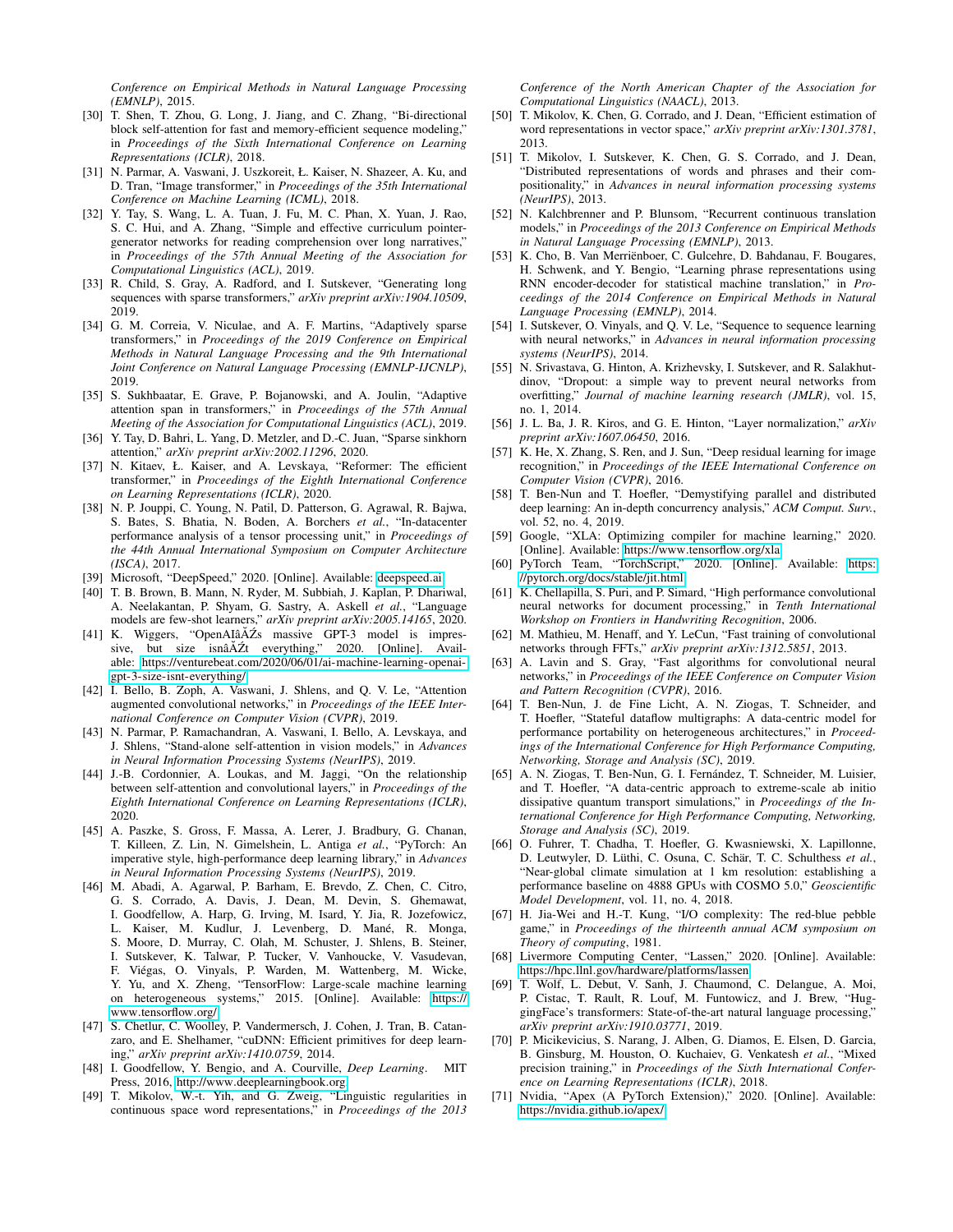- <span id="page-13-0"></span>[72] ——, "CUTLASS: CUDA templates for linear algebra subroutines," 2020. [Online]. Available: https://github.[com/NVIDIA/cutlass](https://github.com/NVIDIA/cutlass)
- <span id="page-13-1"></span>[73] Z. Li, E. Wallace, S. Shen, K. Lin, K. Keutzer, D. Klein, and J. E. Gonzalez, "Train large, then compress: Rethinking model size for efficient training and inference of transformers," *arXiv preprint arXiv:2002.11794*, 2020.
- <span id="page-13-2"></span>[74] J. S. Rosenfeld, A. Rosenfeld, Y. Belinkov, and N. Shavit, "A constructive prediction of the generalization error across scales," in *Proceedings of the Eighth International Conference on Learning Representations (ICLR)*, 2020.
- <span id="page-13-3"></span>[75] S. Rajbhandari, J. Rasley, O. Ruwase, and Y. He, "ZeRO: Memory optimization towards training a trillion parameter models," *arXiv preprint arXiv:1910.02054*, 2019.
- <span id="page-13-4"></span>[76] N. Shazeer, Y. Cheng, N. Parmar, D. Tran, A. Vaswani, P. Koanantakool, P. Hawkins, H. Lee, M. Hong, C. Young *et al.*, "Mesh-TensorFlow: Deep learning for supercomputers," in *Advances in Neural Information Processing Systems (NeurIPS)*, 2018.
- <span id="page-13-5"></span>[77] Y. You, J. Li, S. Reddi, J. Hseu, S. Kumar, S. Bhojanapalli, X. Song, J. Demmel, K. Keutzer, and C.-J. Hsieh, "Large batch optimization for deep learning: Training BERT in 76 minutes," in *Proceedings of the Eighth International Conference on Learning Representations (ICLR)*, 2020.
- <span id="page-13-6"></span>[78] NVIDIA AI, "A guide to optimizer implementation for BERT at scale," 2019. [Online]. Available: https://medium.[com/nvidia-ai/a](https://medium.com/nvidia-ai/a-guide-to-optimizer-implementation-for-bert-at-scale-8338cc7f45fd)[guide-to-optimizer-implementation-for-bert-at-scale-8338cc7f45fd](https://medium.com/nvidia-ai/a-guide-to-optimizer-implementation-for-bert-at-scale-8338cc7f45fd)
- <span id="page-13-7"></span>[79] Z. Dai, Z. Yang, Y. Yang, J. Carbonell, Q. V. Le, and R. Salakhutdinov, "Transformer-XL: Attentive language models beyond a fixed-length context," in *Proceedings of the 57th Annual Meeting of the Association for Computational Linguistics (ACL)*, 2019.
- <span id="page-13-8"></span>[80] A. N. Gomez, M. Ren, R. Urtasun, and R. B. Grosse, "The reversible residual network: Backpropagation without storing activations," in *Advances in neural information processing systems (NeurIPS)*, 2017.
- <span id="page-13-9"></span>[81] M. Ott, S. Edunov, A. Baevski, A. Fan, S. Gross, N. Ng, D. Grangier, and M. Auli, "fairseq: A fast, extensible toolkit for sequence modeling," in *Proceedings of NAACL-HLT 2019: Demonstrations*, 2019.
- <span id="page-13-10"></span>[82] R. Frostig, M. J. Johnson, and C. Leary, "Compiling machine learning programs via high-level tracing," *Systems for Machine Learning*, 2018.
- <span id="page-13-19"></span>[83] J. Bradbury, R. Frostig, P. Hawkins, M. J. Johnson, C. Leary, D. Maclaurin, and S. Wanderman-Milne, "JAX: composable transformations of Python+NumPy programs," 2018. [Online]. Available: http://github.[com/google/jax](http://github.com/google/jax)
- [84] N. Rotem, J. Fix, S. Abdulrasool, G. Catron, S. Deng, R. Dzhabarov, N. Gibson, J. Hegeman, M. Lele, R. Levenstein *et al.*, "Glow: Graph lowering compiler techniques for neural networks," *arXiv preprint arXiv:1805.00907*, 2018.
- <span id="page-13-13"></span>[85] Z. Jia, M. Zaharia, and A. Aiken, "Beyond data and model parallelism for deep neural networks," in *Proceedings of the 2nd Conference on Systems and Machine Learning (SysML)*, 2019.
- [86] Z. Jia, J. Thomas, T. Warszawski, M. Gao, M. Zaharia, and A. Aiken, "Optimizing DNN computation with relaxed graph substitutions," in *Proceedings of the 2nd Conference on Systems and Machine Learning (SysML)*, 2019.
- <span id="page-13-12"></span>[87] Z. Jia, O. Padon, J. Thomas, T. Warszawski, M. Zaharia, and A. Aiken, "TASO: optimizing deep learning computation with automatic generation of graph substitutions," in *Proceedings of the 27th ACM Symposium on Operating Systems Principles (SOSP)*, 2019.
- [88] T. Chen, T. Moreau, Z. Jiang, L. Zheng, E. Yan, H. Shen, M. Cowan, L. Wang, Y. Hu, L. Ceze, C. Guestrin, and A. Krishnamurthy, "TVM: An end-to-end optimization stack for deep learning," in *13th USENIX Symposium on Operating Systems Design and Implementation (OSDI)*, 2018.
- [89] Paul G. Allen School of Computer Science & Engineering, University of Washington, Amazon Web Service AI team, and DMLC open-source community, "NNVM compiler: Open compiler for AI frameworks," 2017. [Online]. Available: https://tvm.apache.[org/2017/10/06/nnvm](https://tvm.apache.org/2017/10/06/nnvm-compiler-announcement)[compiler-announcement](https://tvm.apache.org/2017/10/06/nnvm-compiler-announcement)
- [90] M. Sivathanu, T. Chugh, S. S. Singapuram, and L. Zhou, "Astra: Exploiting predictability to optimize deep learning," in *Proceedings of the Twenty-Fourth International Conference on Architectural Support for Programming Languages and Operating Systems (ASPLOS)*, 2019.
- [91] A. Mirhoseini, H. Pham, Q. V. Le, B. Steiner, R. Larsen, Y. Zhou, N. Kumar, M. Norouzi, S. Bengio, and J. Dean, "Device placement optimization with reinforcement learning," in *Proceedings of the 34th International Conference on Machine Learning*, 2017.
- [92] S. Cyphers, A. K. Bansal, A. Bhiwandiwalla, J. Bobba, M. Brookhart, A. Chakraborty, W. Constable, C. Convey, L. Cook, O. Kanawi *et al.*, "Intel nGraph: An intermediate representation, compiler, and executor for deep learning," *arXiv preprint arXiv:1801.08058*, 2018.
- [93] R. Baghdadi, A. N. Debbagh, K. Abdous, B. F. Zohra, A. Renda, J. E. Frankle, M. Carbin, and S. Amarasinghe, "TIRAMISU: A polyhedral compiler for dense and sparse deep learning," in *Workshop on Systems for ML at NeurIPS*, 2019.
- [94] N. Vasilache, O. Zinenko, T. Theodoridis, P. Goyal, Z. DeVito, W. S. Moses, S. Verdoolaege, A. Adams, and A. Cohen, "Tensor comprehensions: Framework-agnostic high-performance machine learning abstractions," *arXiv preprint arXiv:1802.04730*, 2018.
- [95] R. Lethin, "Polyhedral optimization of tensorflow computation graphs," in *Sixth Workshop on Extreme-scale Programming Tools (ESPT)*, 2017.
- [96] R. Wei, L. Schwartz, and V. Adve, "DLVM: A modern compiler infrastructure for deep learning systems," in *Proceedings of the Sixth International Conference on Learning Representations - Workshop Track (ICLR)*, 2018.
- [97] L. Truong, R. Barik, E. Totoni, H. Liu, C. Markley, A. Fox, and T. Shpeisman, "Latte: A language, compiler, and runtime for elegant and efficient deep neural networks," in *Proceedings of the 37th ACM SIGPLAN Conference on Programming Language Design and Implementation (PLDI)*, 2016.
- [98] A. Venkat, T. Rusira, R. Barik, M. Hall, and L. Truong, "SWIRL: High-performance many-core CPU code generation for deep neural networks," *The International Journal of High Performance Computing Applications*, vol. 33, no. 6, 2019.
- [99] X. Dong, L. Liu, P. Zhao, G. Li, J. Li, X. Wang, and X. Feng, "Acorns: A framework for accelerating deep neural networks with input sparsity," in *2019 28th International Conference on Parallel Architectures and Compilation Techniques (PACT)*, 2019.
- <span id="page-13-11"></span>[100] V. Elango, N. Rubin, M. Ravishankar, H. Sandanagobalane, and V. Grover, "Diesel: DSL for linear algebra and neural net computations on GPUs," in *Proceedings of the 2nd ACM SIGPLAN International Workshop on Machine Learning and Programming Languages*, 2018.
- <span id="page-13-14"></span>[101] B. Van Essen, H. Kim, R. Pearce, K. Boakye, and B. Chen, "LBANN: Livermore big artificial neural network HPC toolkit," in *Proceedings of the Workshop on Machine Learning in High-Performance Computing Environments (MLHPC)*, 2015.
- [102] A. Gholami, A. Azad, P. Jin, K. Keutzer, and A. Buluc, "Integrated model, batch, and domain parallelism in training neural networks," in *Proceedings of the 30th on Symposium on Parallelism in Algorithms and Architectures (SPAA)*, 2018.
- [103] J. Dean, G. Corrado, R. Monga, K. Chen, M. Devin, M. Mao, M. Ranzato, A. Senior, P. Tucker, K. Yang *et al.*, "Large scale distributed deep networks," in *Advances in neural information processing systems (NeurIPS)*, 2012.
- [104] T. Chilimbi, Y. Suzue, J. Apacible, and K. Kalyanaraman, "Project Adam: Building an efficient and scalable deep learning training system," in *11th USENIX Symposium on Operating Systems Design and Implementation (OSDI)*, 2014.
- <span id="page-13-15"></span>[105] P. Buchlovsky, D. Budden, D. Grewe, C. Jones, J. Aslanides, F. Besse, A. Brock, A. Clark, S. G. Colmenarejo, A. Pope *et al.*, "TF-Replicator: Distributed machine learning for researchers," *arXiv preprint arXiv:1902.00465*, 2019.
- <span id="page-13-16"></span>[106] X. Chen, A. Eversole, G. Li, D. Yu, and F. Seide, "Pipelined backpropagation for context-dependent deep neural networks," in *Thirteenth Annual Conference of the International Speech Communication Association (INTERSPEECH)*, 2012.
- [107] Y. Li, M. Yu, S. Li, S. Avestimehr, N. S. Kim, and A. Schwing, "Pipe-SGD: A decentralized pipelined SGD framework for distributed deep net training," in *Advances in Neural Information Processing Systems (NeurIPS)*, 2018.
- [108] D. Narayanan, A. Harlap, A. Phanishayee, V. Seshadri, N. R. Devanur, G. R. Ganger, P. B. Gibbons, and M. Zaharia, "PipeDream: generalized pipeline parallelism for dnn training," in *Proceedings of the 27th ACM Symposium on Operating Systems Principles (SOSP)*, 2019.
- <span id="page-13-17"></span>[109] Y. Huang, Y. Cheng, A. Bapna, O. Firat, D. Chen, M. Chen, H. Lee, J. Ngiam, Q. V. Le, Y. Wu *et al.*, "GPipe: Efficient training of giant neural networks using pipeline parallelism," in *Advances in Neural Information Processing Systems (NeurIPS)*, 2019.
- <span id="page-13-18"></span>[110] Y. Oyama, T. Ben-Nun, T. Hoefler, and S. Matsuoka, "Accelerating deep learning frameworks with micro-batches," in *2018 IEEE International Conference on Cluster Computing (CLUSTER)*, 2018.